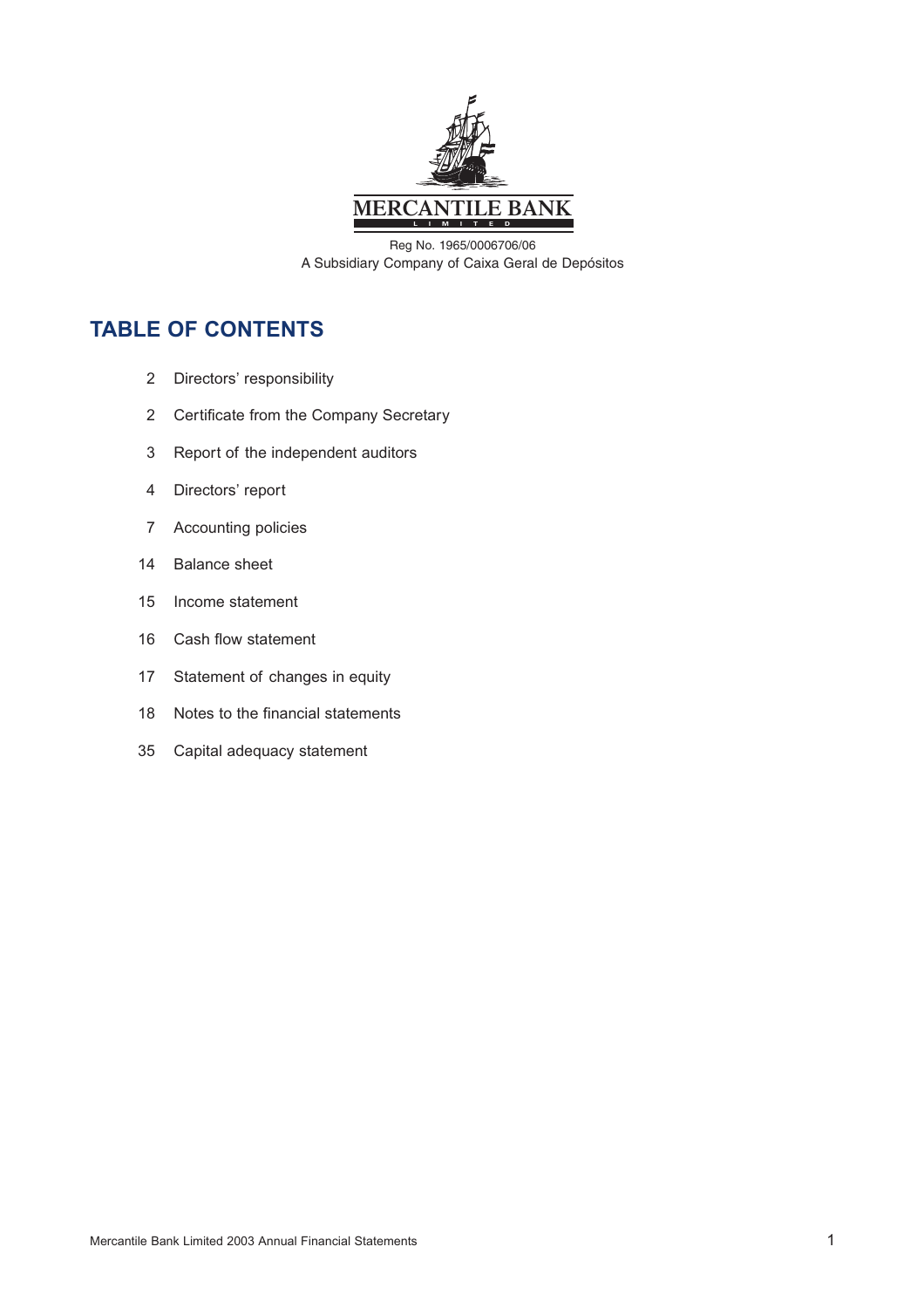## **DIRECTORS' RESPONSIBILITY**

In terms of the Companies Act the directors are required to maintain adequate accounting records, and to prepare financial statements that fairly present the financial position at year-end and the results and cash flows for the year of the Company.

To enable the Board to discharge its responsibilities, management has developed and continues to maintain a system of internal financial controls. The Board has ultimate responsibility for this system of internal financial controls and reviews the effectiveness of its operations, primarily through the Audit Committee and other risk monitoring committees and functions.

The internal financial controls include risk-based systems of accounting and administrative controls designed to provide reasonable, but not absolute, assurance that assets are safeguarded and that transactions are executed and recorded in accordance with sound business practices and the Company's written policies and procedures. These controls are implemented by trained and skilled staff, with clearly defined lines of accountability and appropriate segregation of duties. The controls are monitored by management and include a budgeting and reporting system operating within strict deadlines and an appropriate control framework. As part of the system of internal financial controls the Company's internal audit function conducts inspections, financial and specific audits and co-ordinates audit coverage with the external auditors.

The external auditors are responsible for reporting on the financial statements.

The financial statements are prepared in accordance with South African Statements of Generally Accepted Accounting Practice and incorporate responsible disclosures in line with the accounting policies of the Company. The financial statements are based on appropriate accounting policies consistently applied with the exception of adopting AC 133, and supported by reasonable and prudent judgements and estimates. Provided that the capital increase referred to in paragraph 10 of the directors' report is successfully concluded, the directors believe that the Company will be a going concern in the year ahead. For this reason they continue to adopt the going concern basis in preparing the annual financial statements.

These financial statements, set out on pages 4 to 34, have been approved by the Board and are signed on their behalf by:

Husuly

**J A S de ANDRADE CAMPOS R RIBAS** *Chairman Director*

22 April 2004 22 April 2004

## **CERTIFICATE FROM THE COMPANY SECRETARY**

In terms of section 268G(d) of the Companies Act, 1973, as amended, I certify that, to the best of my knowledge and belief, the Company has lodged with the Registrar of Companies for the financial year ended 31 December 2003 all such returns as are required of a public company in terms of the Companies Act, and that all such returns are true, correct and up to date.

**F VICENTE COELHO** *Company Secretary*

22 April 2004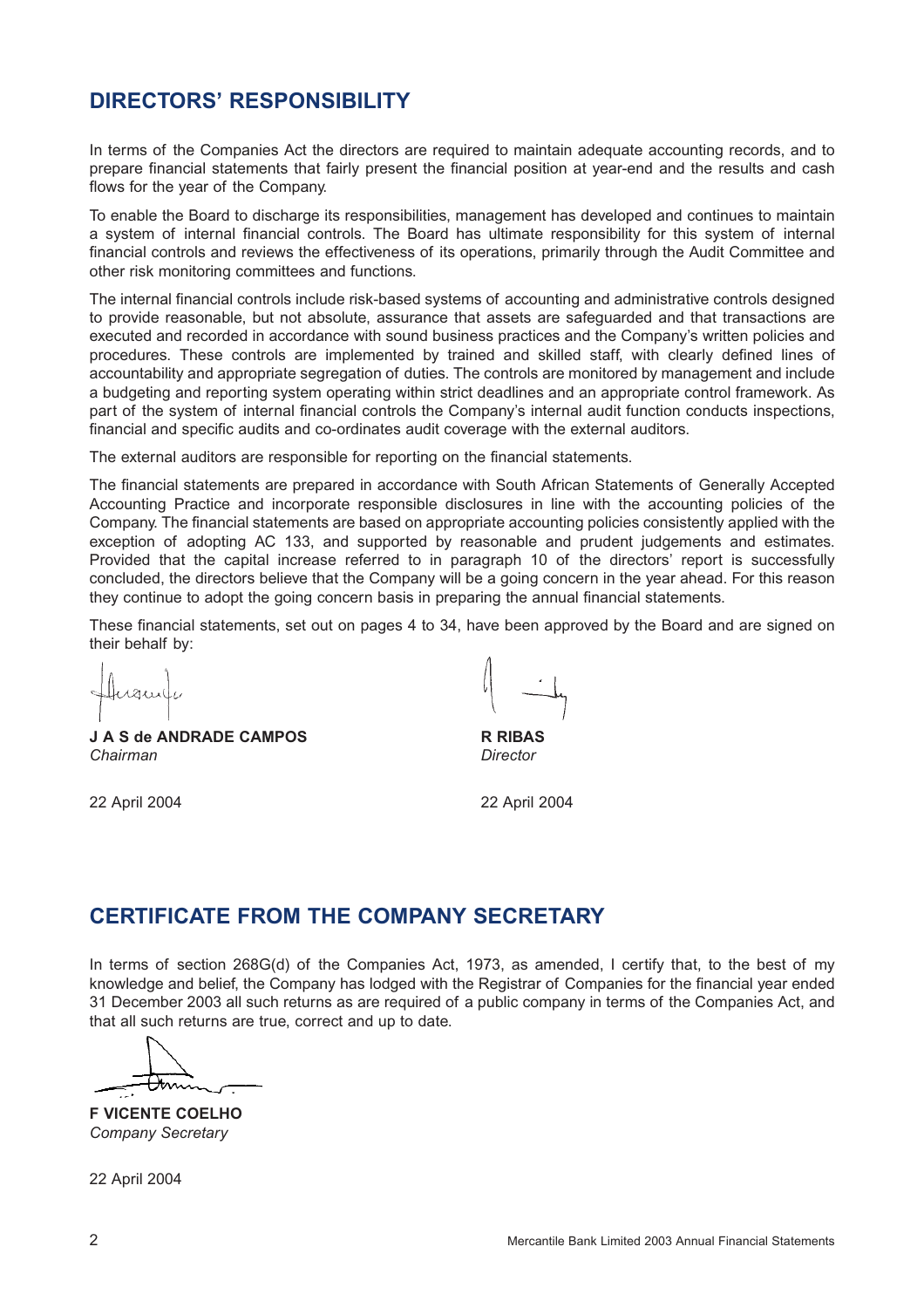## **REPORT OF THE INDEPENDENT AUDITORS**

### **TO THE MEMBER OF MERCANTILE BANK LIMITED**

We have audited the financial statements set out on pages 4 to 34, for the year ended 31 December 2003. These financial statements are the responsibility of the company's directors. Our responsibility is to express an opinion on these financial statements based on our audit.

### **SCOPE**

We conducted our audit in accordance with Statements of South African Auditing Standards. These standards require that we plan and perform the audit to obtain reasonable assurance that the financial statements are free of material misstatement.

An audit includes:

- examining, on a test basis, evidence supporting the amounts and disclosures in the financial statements;
- assessing the accounting principles used and significant estimates made by management; and
- evaluating the overall financial statement presentation.

We believe that our audit provides a reasonable basis for our opinion.

#### **AUDIT OPINION**

In our opinion the financial statements fairly present, in all material respects, the financial position of the Company at 31 December 2003 and the results of its operations and cash flows for the year then ended in accordance with South African Statements of Generally Accepted Accounting Practice and in the manner required by the Companies Act in South Africa.

#### **GOING CONCERN**

Without qualifying our opinion above, we draw your attention to the fact that the annual financial statements have been prepared on the going concern basis, which is dependent on the ongoing support of the holding company and the successful re-capitalisation of the holding company, details of which have been disclosed in notes 9 and 10 of the Directors' report for the year ended 31 December 2003.

ELOITE É TOUCHE

**DELOITTE & TOUCHE** *Chartered Accountants (SA) Registered Accountants and Auditors*

Johannesburg 23 April 2004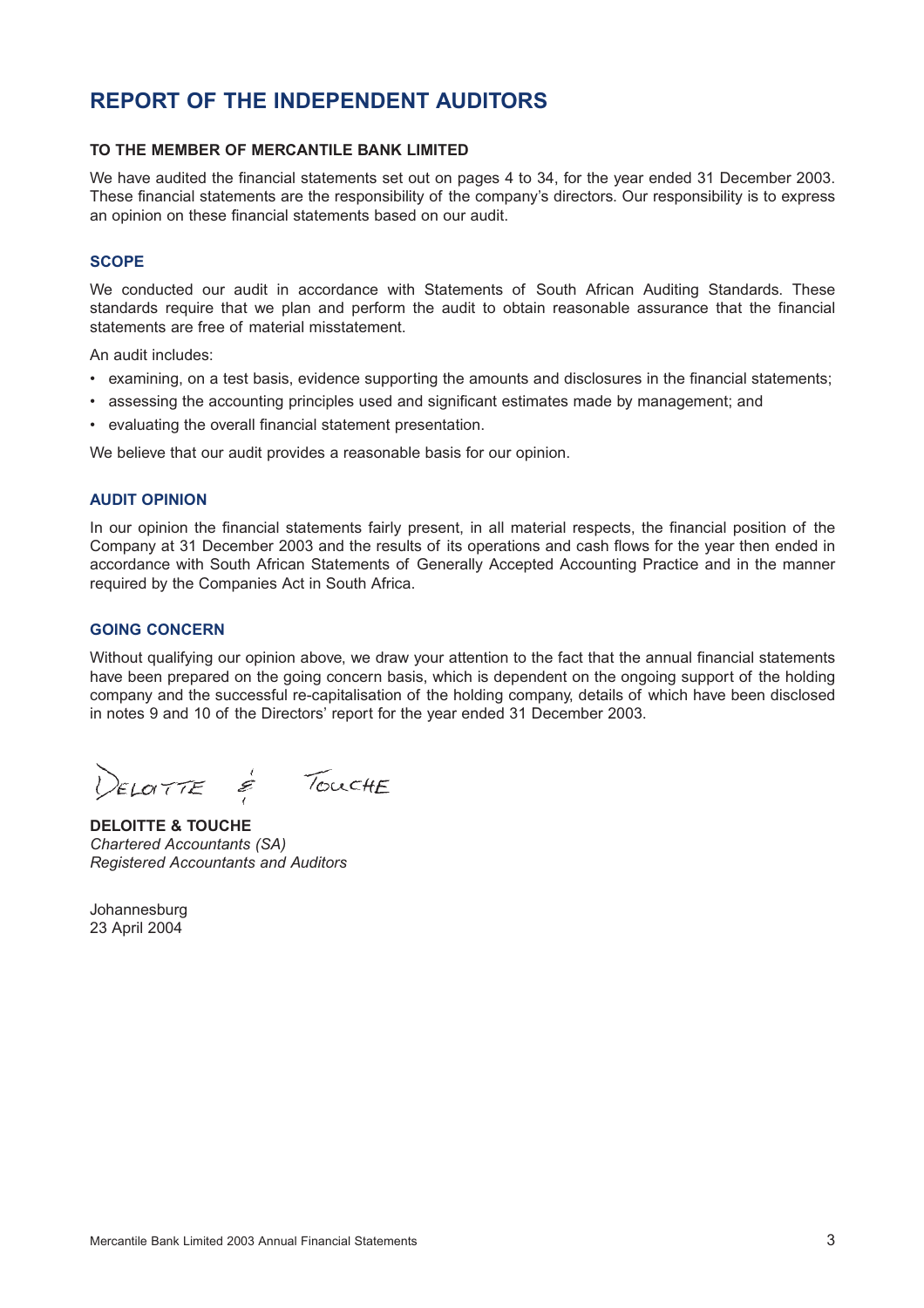## **DIRECTORS' REPORT FOR THE YEAR ENDED 31 DECEMBER 2003**

The directors have pleasure in presenting their report, which forms part of the audited financial statements of the Company for the year ended 31 December 2003.

#### **1. NATURE OF BUSINESS**

The Company is a registered bank, incorporated in the Republic of South Africa, and provides its clients with a full range of domestic and foreign banking services. In addition, it provides a full range of specialised financing, savings and investment facilities for private and corporate clients.

### **2. HOLDING COMPANY**

Mercantile Lisbon Bank Holdings Limited ("MLBH"), a company incorporated in the Republic of South Africa, wholly owns the Company. The ultimate holding company is Caixa Geral de Depósitos S.A. ("CGD"), a company registered in Portugal.

#### **3. CHANGE OF YEAR-END**

During the prior period the Company changed its financial year-end from 31 March to 31 December and, as a result, the comparative period covers the nine months ended 31 December 2002. Consequently the financial information for the current and prior financial periods are not comparable.

## **4. FINANCIAL RESULTS**

Details of the financial results are set out on pages 7 to 34 and in the opinion of the directors require no further comment.

## **5. SHARE CAPITAL**

The authorised and issued share capital of the Company is detailed in note 10 to the financial statements.

## **6. DIVIDENDS**

No dividend was declared during the year under review (December 2002: nil).

#### **7. DIRECTORS, COMPANY SECRETARY AND REGISTERED ADDRESSES**

The directors of the Company at 31 December 2003:

| J A S de Andrade Campos*†<br>R M L de F N Ribas*‡<br>G P De Kock†<br>$L$ Hyne <sup>§</sup><br>J H Real Pereira*†<br>M J Soutelo da Silva*‡ | (Chairman)<br>(Acting Chief Executive Officer) |
|--------------------------------------------------------------------------------------------------------------------------------------------|------------------------------------------------|
| Appointments during the period under review:                                                                                               |                                                |
| $L$ Hyne <sup>§</sup>                                                                                                                      | 1 June 2003                                    |
| J M Tubal Goncalves*‡                                                                                                                      | 1 July 2003                                    |
| M J Soutelo da Silva*‡                                                                                                                     | 28 November 2003                               |
| A M Osman**†                                                                                                                               | 2 February 2004                                |
| D J Brown‡                                                                                                                                 | 29 March 2004                                  |
| Resignations during the period under review:                                                                                               |                                                |
| A M S A Soares*†                                                                                                                           | 14 July 2003                                   |
| R J Symmonds‡                                                                                                                              | 31 July 2003                                   |
| J M Tubal Goncalves*‡                                                                                                                      | 1 November 2003                                |
| J H Real Pereira*†                                                                                                                         | 29 March 2004                                  |
| M J Soutelo da Silva*‡                                                                                                                     | 30 March 2004                                  |
|                                                                                                                                            |                                                |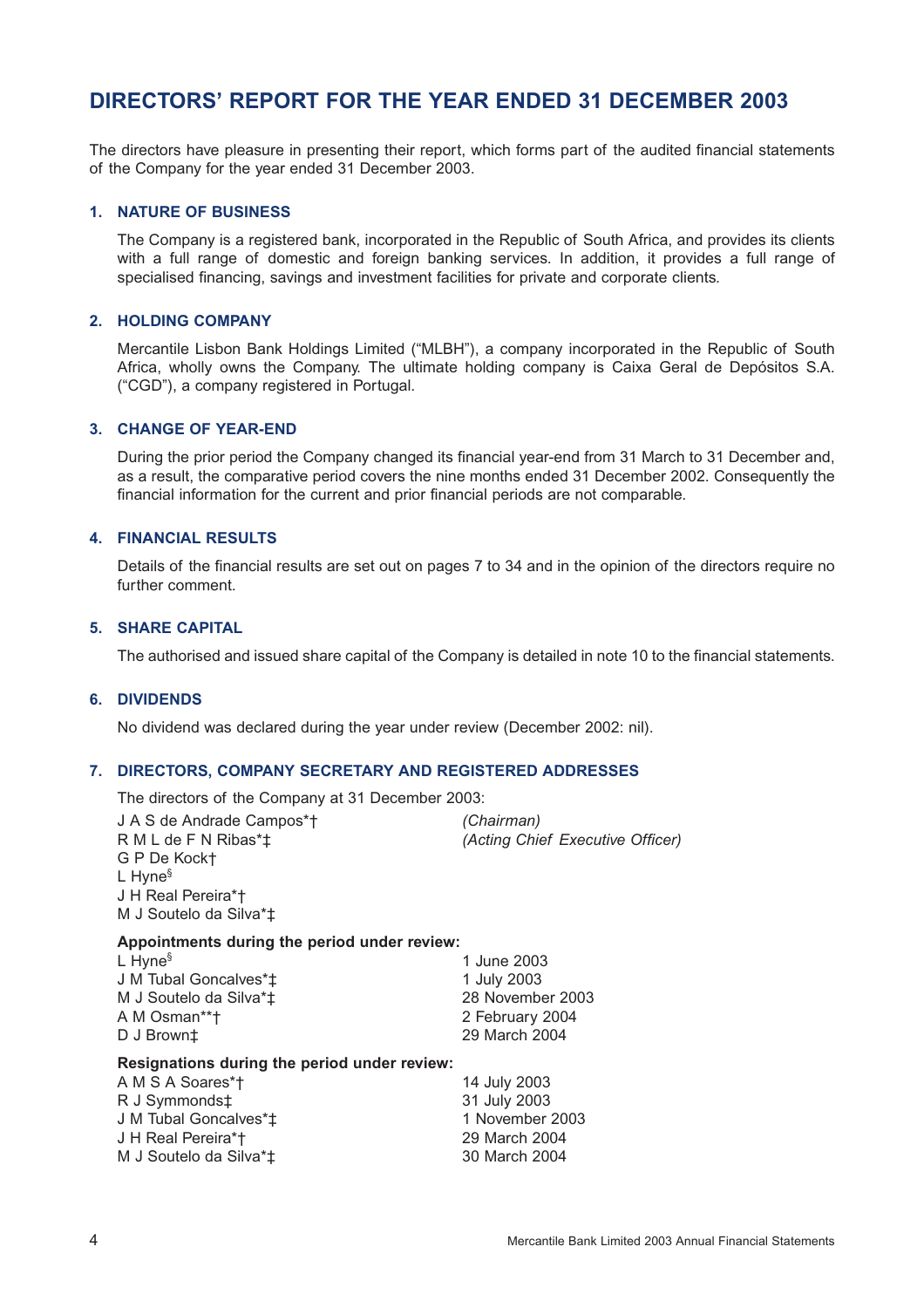## **DIRECTORS' REPORT FOR THE YEAR ENDED 31 DECEMBER 2003** (continued)

### **7. DIRECTORS, COMPANY SECRETARY AND REGISTERED ADDRESSES** (continued)

D Brown was appointed Chief Executive Officer and R Ribas ceased his function as Acting Chief Executive Officer with effect from 31 March 2004. R Ribas remains on the Board as a Non-executive Director.

The company secretary is Mr F Vicente Coelho\* and his postal and business addresses are:

Postal: **Business: Business:** PO Box 782699 1st Floor

Sandton **Mercantile Lisbon House** 2146 2146 Sandown 2196

\*Portuguese, \*\*Mozambican, ‡Executive, †Non-Executive, <sup>§</sup>Independent Non-Executive

### **8. CONSOLIDATED FINANCIAL STATEMENTS**

Consolidated financial statements have not been presented as the Company is wholly-owned by MLBH, which is a company incorporated in the Republic of South Africa.

### **9. ONGOING SUPPORT BY CGD**

After assuming control of MLBH in March 2002, through the injection of R120 million of new capital by way of a specific issue of shares for cash, CGD gave an undertaking to the South African Reserve Bank and the directors of MLBH that they would safeguard the financial soundness and the stability of MLBH, including the maintenance of the capital adequacy ratio of the Company at the statutory level prescribed by the Registrar of Banks.

In the performance of that undertaking, CGD issued the following guarantees in favour of the Company:

- A guarantee of R265 million in July 2002, to cover the repayment of certain non-performing loans, which allowed the Company to release provisions for credit losses of the same amount.
- A guarantee of R45 million in April 2003, to cover potential losses on certain accounts, for the financial period ended December 2002.
- Two guarantees of a face value of R22.0 million (and a present value of R18.2 million) in May 2003, in respect of certain single name promissory notes. As a result of these guarantees, the Company's exposure ceased to be regarded as a large exposure for regulatory purposes. These guarantees will lapse as soon as the Company's capital adequacy ratio is above the prescribed statutory level, without taking into account CGD's indemnity contained therein.

The status of these guarantees at 31 December 2003 is as follows:

- The outstanding balance at 31 December 2003 of the non-performing loans covered by the R265 million guarantee was R179.5 million, which corresponds to a reduction of R85.5 million of the original exposure. The Company received R33.3 million in terms of the guarantee and the remaining R52.2 million is made up of collections and acceptable securities obtained from debtors. In terms of the adoption of AC 133, the present value of advances covered by the guarantee at year-end amounted to R144.7 million.
- Regarding the R45 million guarantee, the outstanding balance at risk on these accounts was R44.7 million.
- In respect of the two guarantees totalling R22.0 million, the nominal value of the outstanding debt was reduced to R18.1 million (present value R16.1 million).

With the objective of maintaining the Company's capital adequacy ratio at the level required by the Registrar of Banks, CGD also agreed to provide a subordinated loan facility of R60 million to MLBH, primarily to extend, on the same terms and conditions, a subordinated loan facility to the Company. Implementation of the contract is subject to the approval of the Registrar of Banks.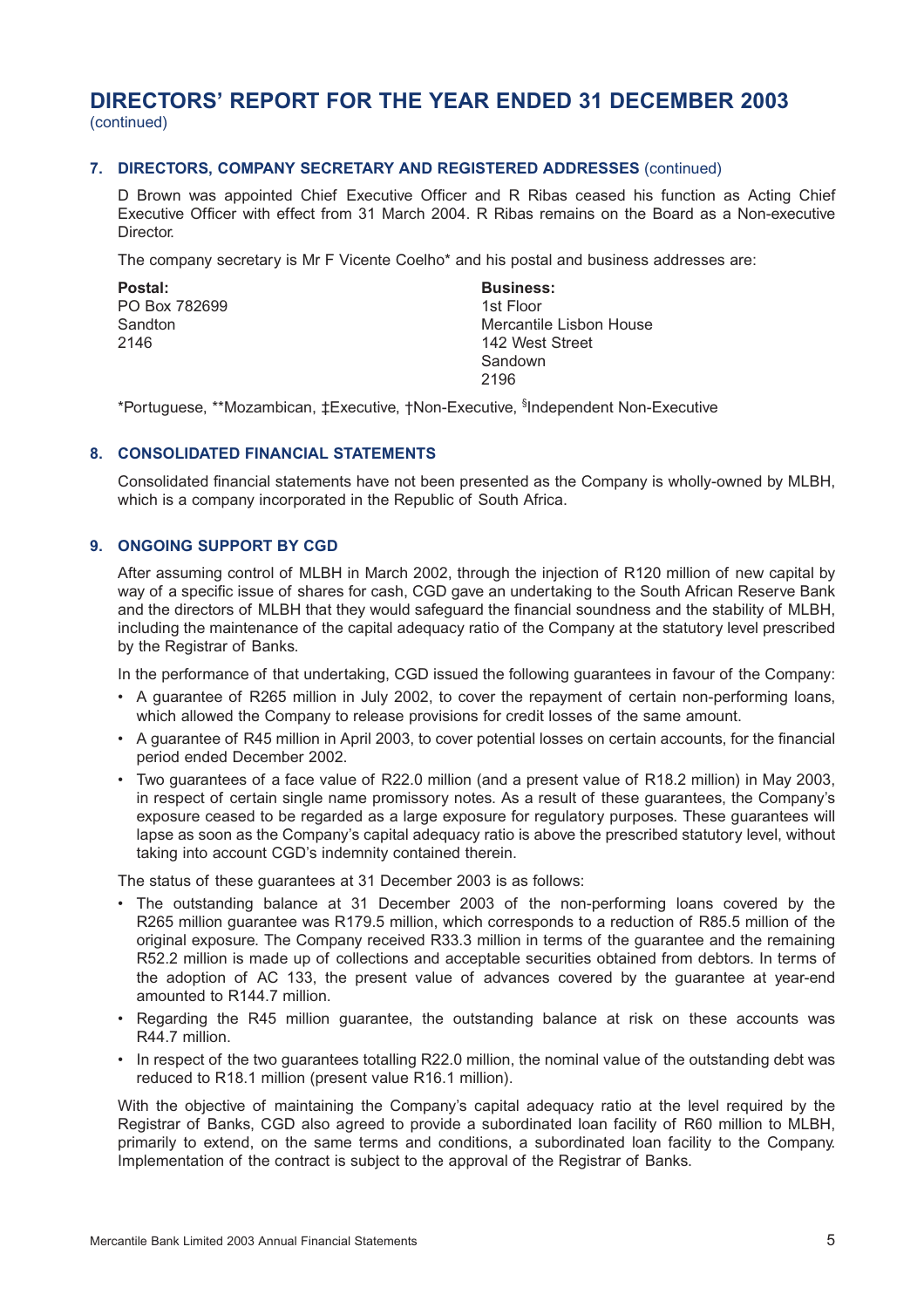# **DIRECTORS' REPORT FOR THE YEAR ENDED 31 DECEMBER 2003**

(continued)

### **9. ONGOING SUPPORT BY CGD** (continued)

In addition, CGD has agreed to provide a subordinated loan facility of R8.2 million to be used by MLBH for the purpose of repaying its indebtedness to the Company. This facility will be implemented once the approval of the Registrar of Bank's for the R60 million subordinated loan facility referred to above has been obtained.

These subordinated loan facilities were agreed as an interim measure until the completion of the process of increasing the primary capital, which is essential to support the future growth of the business.

The terms and conditions for the recapitalisation of MLBH and the Company have already been established with the Registrar of Banks and agreed to by CGD.

#### **10. CAPITAL INCREASE IN MLBH**

The recapitalisation will comprise the replacement of the guarantees of R265 million and R45 million, with an injection of primary capital in an aggregate amount of between R550 million and R600 million, through a proposed rights issue in MLBH at a price of 18 cents per share, fully underwritten by CGD.

The release of these guarantees will result in the creation of provisions to the extent of their present value, which at year-end amounted to R189.4 million.

In terms of the Listings Requirements of the JSE Securities Exchange South Africa, the release of the guarantees constitutes a related party transaction and is, accordingly, subject to the approval of a simple majority of minority shareholders of MLBH in general meeting. Furthermore, insufficient authorised shares exist to facilitate the rights issue and shareholders will be requested to approve a resolution to increase the authorised share capital to the extent necessary.

The issue price in respect of the rights issue is less than the par value of MLBH's shares and, accordingly, MLBH will, with the approval of the shareholders, seek to reduce such par value prior to the increase in share capital referred to above.

Shareholders holding 36% of the aggregate minority shareholders' shares in MLBH have irrevocably undertaken to vote in favour of the release of the guarantees and other resolutions necessary to implement the rights offer.

### **11. GOING CONCERN**

The financial statements have been prepared on the going-concern basis. The ability of the Company to continue as a going concern is dependent on the successful implementation of the proposed rights issue in MLBH and consequential recapitalisation referred to above.

#### **12. SPECIAL RESOLUTIONS**

No special resolutions were passed during the year under review.

#### **13. POST-BALANCE SHEET EVENTS**

Other than the proposed recapitalisation referred to in paragraph 10 above, no material events have occurred subsequent to 31 December 2003.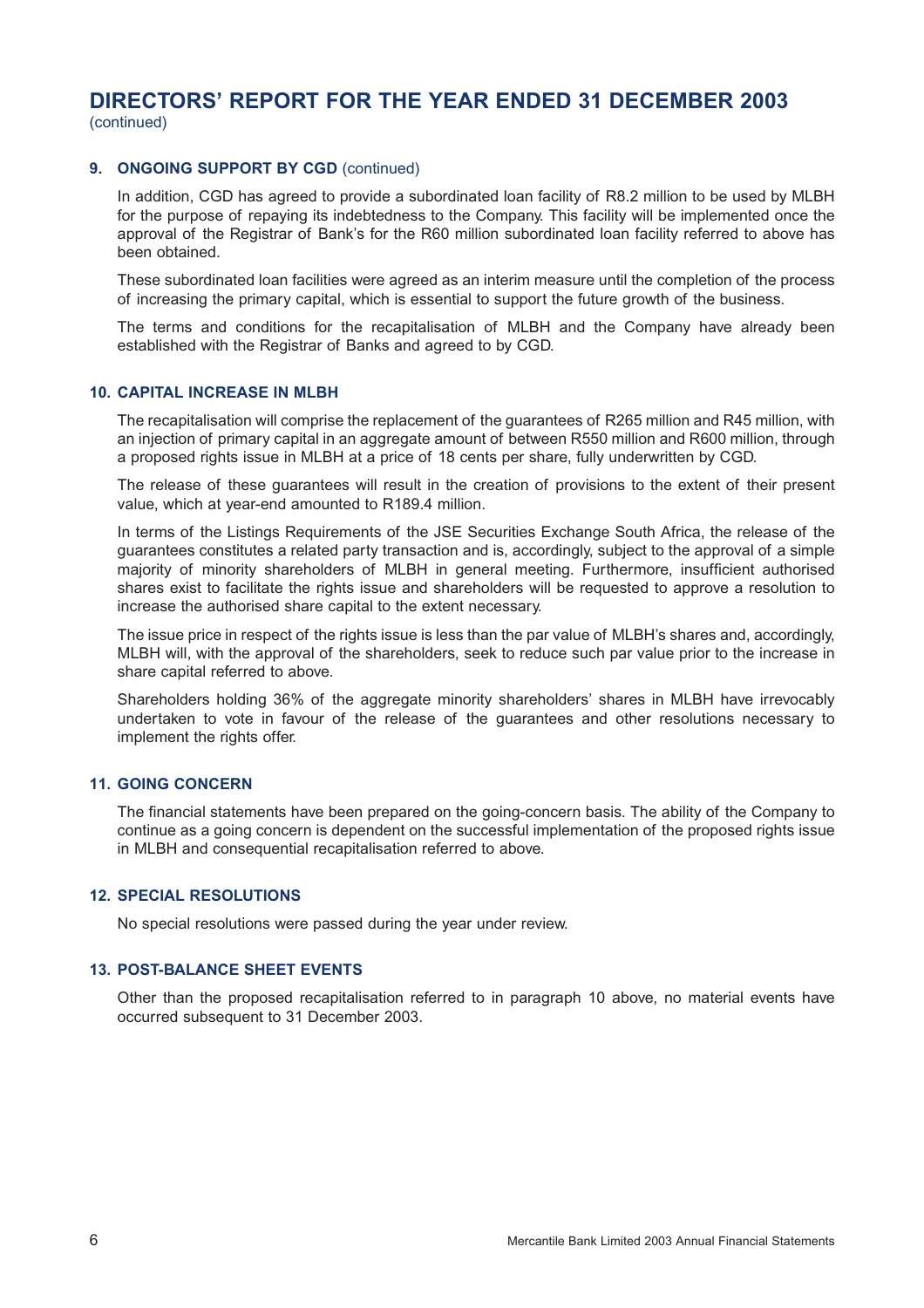## **ACCOUNTING POLICIES**

The principal accounting policies adopted in the preparation of these financial statements are set out below:

### **1. BASIS OF PRESENTATION**

The financial statements are prepared in accordance with South African Statements of Generally Accepted Accounting Practice. The financial statements are prepared under the historical cost convention as modified by the revaluation of certain financial instruments and property. The principle accounting policies adopted in the preparation of these financial statements are consistent, in all material respects, with those applied the previous period except for the adoption of AC 133 (Financial Instruments: Recognition and Measurement), which is a prospective accounting statement, with effect from 1 January 2003. Accordingly, comparative figures have not been restated. The effect of the adoption of AC 133 is set out in note 20 of the accounting policies.

## **2. RECOGNITION OF ASSETS AND LIABILITIES**

#### **2.1 Assets**

The Company recognises assets when it obtains control of a resource as a result of past events, and from which future economic benefits are expected to flow to the Company.

### **2.2 Liabilities**

The Company recognises liabilities when it has a present obligation as a result of past events, and it is probable that an outflow of resources embodying economic benefits will be required to settle the obligation.

### **2.3 Contingent liabilities**

The Company discloses a contingent liability where it has a possible obligation as a result of past events, the existence of which will be confirmed only by the occurrence or non-occurrence of one or more uncertain future events not wholly within the control of the Company, or it is not probable that an outflow of resources will be required to settle the obligation, or the amount of the obligation cannot be measured with sufficient reliability.

### **3. FINANCIAL INSTRUMENTS**

Financial assets and financial liabilities are recognised on the Company's balance sheet when the Company has become a party to the contractual provisions of that instrument. Regular way purchases or sales of financial assets are recognised using settlement date accounting. Initial recognition is at cost, including transaction costs. Management determines the appropriate classification of its assets and liabilities at initial recognition and re-evaluates such designation at each balance sheet date.

## **3.1 Derivative financial instruments**

Derivative financial assets and derivative financial liabilities are deemed to be held for trading.

The Company uses the following derivative instruments to reduce its underlying financial risks:

- Forward exchange contract;
- Foreign currency swaps; and
- Interest rate swaps.

Derivative financial instruments are not entered into for trading or speculative purposes. All derivatives are recognised on the balance sheet. Derivative financial instruments are initially recorded at cost and are remeasured to fair value at each subsequent reporting date. Changes in the fair value of derivatives that do not qualify for hedge accounting are recognised in the income statement within non-interest income.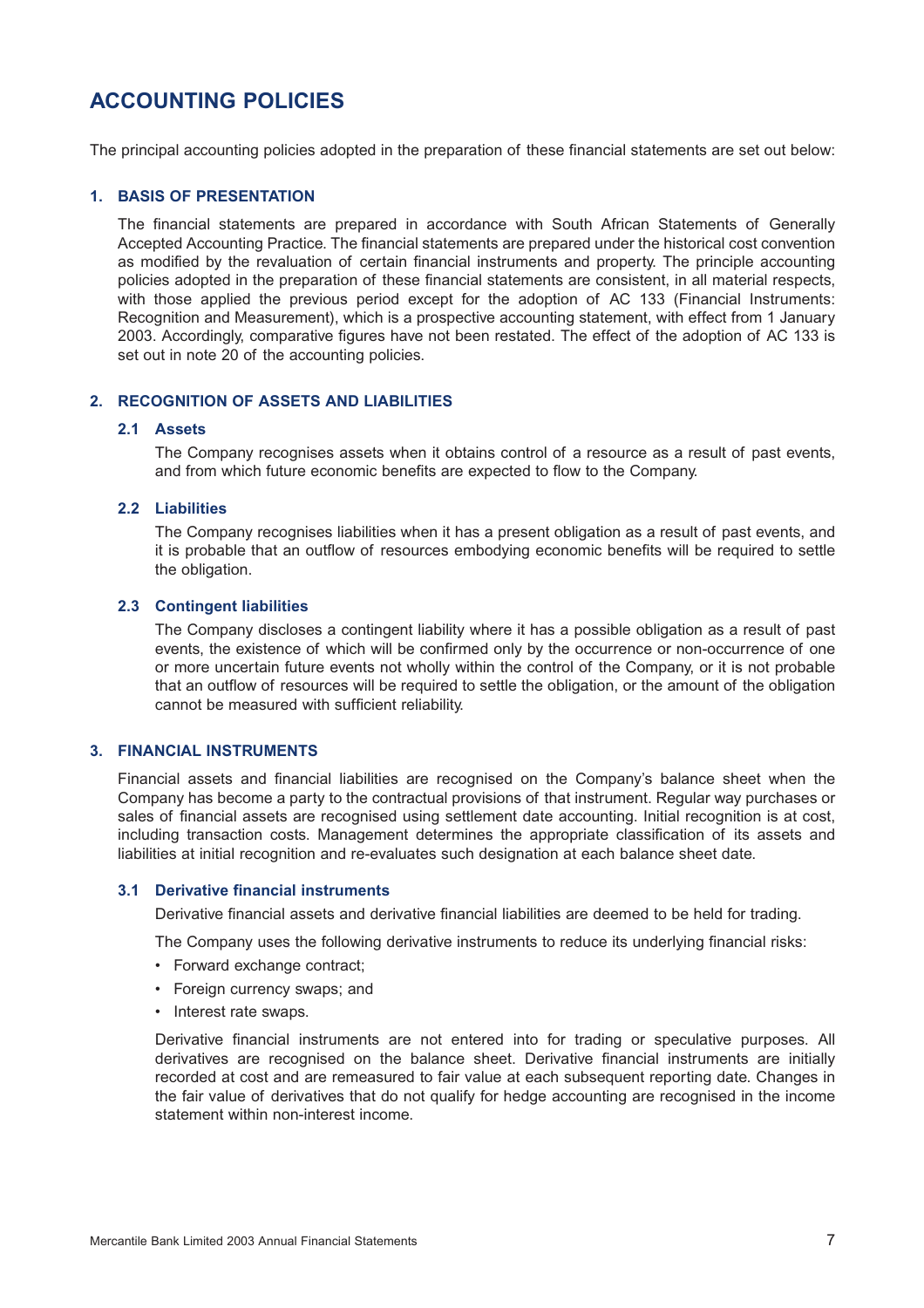## **3. FINANCIAL INSTRUMENTS** (continued)

#### **3.1 Derivative financial instruments** (continued)

Embedded derivatives are separated from the host contract and accounted for as a separate derivative when:

- the embedded derivative's economic characteristics and risks are not closely related to those of the host contract;
- a separate instrument with the same terms as the embedded derivative would meet the definition of a derivative; and
- the combined instrument is not measured at fair value with changes in fair value reported in the income statement.

### **3.2 Financial assets**

The Company's principal financial assets are cash and cash equivalents, negotiable securities, loans and advances, investments, and other accounts receivable.

#### *Cash and cash equivalents*

Cash and cash equivalents comprise cash on hand, deposits held by the Company with the South African Reserve Bank, domestic banks and foreign banks as well as resale agreements.

#### *Investments*

Investments comprise of negotiable securities and other investments. Negotiable securities consist of Government stock, treasury bills and debentures while other investments consist of listed and unlisted equity investments.

Investments with a fixed maturity, where management has both the intent and ability to hold to maturity, have been designated as held-to-maturity. Held-to-maturity investments are carried at amortised cost, less any adjustment necessary for impairment.

Investments created by the Company by providing money, goods, or services to a debtor have been designated as loans and receivables originated by the Company. Loans and receivables originated by the Company are measured at amortised cost.

Investments that were acquired for the purpose of generating a profit from short-term fluctuations in price have been designated as held-for-trading. These instruments are measured at fair value, the resultant gains and losses being included in income.

Investments that are acquired with the intention to be held for an indefinite period of time, but which may be sold in response to needs for liquidity or changes in interest rates, have been designated as available-for-sale. These assets are measured at fair value with the resultant gains or losses being recognised in equity until the financial asset is sold, or otherwise disposed of, or found to be impaired. At that time the cumulative gains or losses previously recognised in equity are included in income.

In addition to these categories of financial assets, certain financial instruments have been designated as held at fair value. The resultant gains and losses have been included in income.

#### *Loans and advances*

Loans and advances principally comprise amounts advanced to third parties in terms of certain products. Fixed rate loans and advances have been designated as held for trading and are measured at fair value with resultant gains and losses included in income. Variable rate loans and advances have been designated as originated loans and receivables and are measured at amortised cost.

#### *Other accounts receivable*

Other accounts receivable comprise loans to/(from) fellow subsidiaries, associates and joint ventures, items in transit, prepayments and deposits, properties in possession and other receivables. These financial assets have been designated as originated loans and receivables and are measured at amortised cost.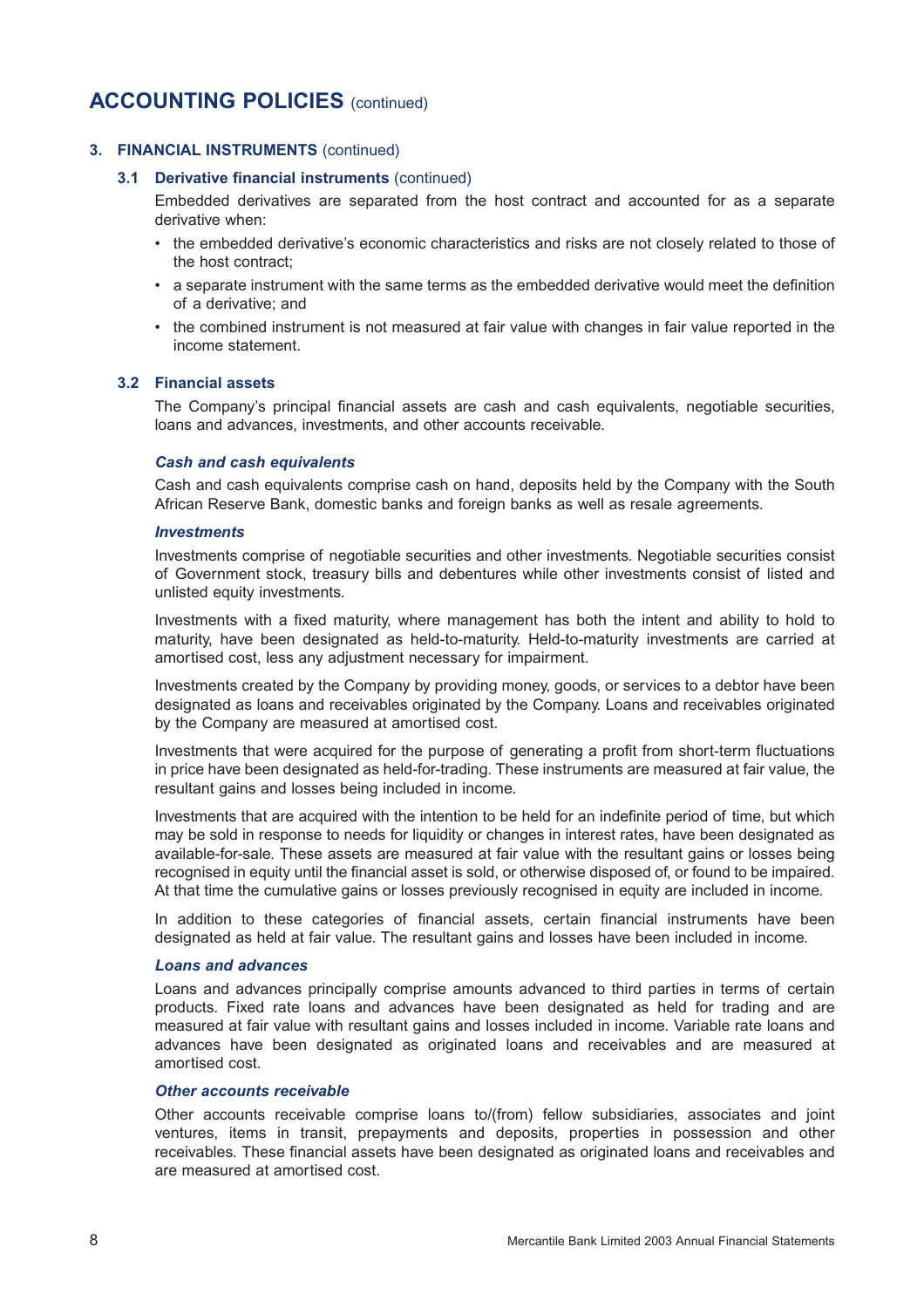### **3. FINANCIAL INSTRUMENTS** (continued)

#### **3.3 Financial liabilities**

The Company's financial liabilities are long-term liabilities, deposits and other accounts payable consisting of accruals, product related credits and sundry creditors. All financial liabilities other than liabilities held-for-trading purposes and derivative instruments are measured at amortised cost. Financial liabilities held-for-trading purposes and derivative instruments are measured at fair value, and the resultant gains and losses are included in income.

#### **3.4 Fair value estimation**

The fair value of publicly traded derivatives, securities and investments is based on quoted market values at the balance sheet date. In the case of an asset held or liability to be issued by the Company, the current bid price is used as a measure of fair value. In the case of an asset to be acquired or liability held, the current offer or asking price is used as a measure of fair value. Midmarket prices are used as a measure of fair value where there are matching asset and liability positions.

In assessing the fair value of non-traded derivatives and other financial instruments, the Company uses a variety of methods and assumptions that are based on market conditions and risk existing at each balance sheet date. Quoted market prices or dealer quotes for the same or similar instruments are used for the majority of securities, long-term investments and long-term debt. Other techniques, such as option pricing models, estimated discount value of future cash flows, replacement cost and termination cost, are used to determine fair value for all remaining financial instruments.

### **3.5 Amortised cost**

Amortised cost is determined using the effective interest rate method. The effective interest rate method is a way of calculating amortisation using the effective interest rate of a financial asset or financial liability. It is the rate that discounts the expected stream of future cash flows through maturity or the next market-based revaluation date to the current net carrying amount of the financial asset or financial liability.

### **4. FOREIGN CURRENCY TRANSACTIONS**

Transactions in foreign currencies are converted to South African Rand at the spot rate on the transaction date. Monetary assets, liabilities and commitments in foreign currencies are translated in South African Rand using the rates of exchange ruling at the financial year-end. Realised profits and losses on foreign exchange are included in income.

### **5. SUBSIDIARIES**

Investments in subsidiaries are designated as available-for-sale and recognised at fair value. All gains and losses on the sale of subsidiaries are recognised in the income statement.

## **6. ASSOCIATED COMPANIES**

Associated companies are those companies in which the Company holds a long-term interest, exercises significant influence over their financial and operating policies and holds not less than 20% interest therein. The carrying values of investments in associated companies represent the aggregate of the cost of the investments plus post-acquisition equity accounted income and reserves. These investments are accounted for using the equity method. This method is applied from the effective date on which the enterprise became an associated company, up to the date on which it ceases to be an associated company.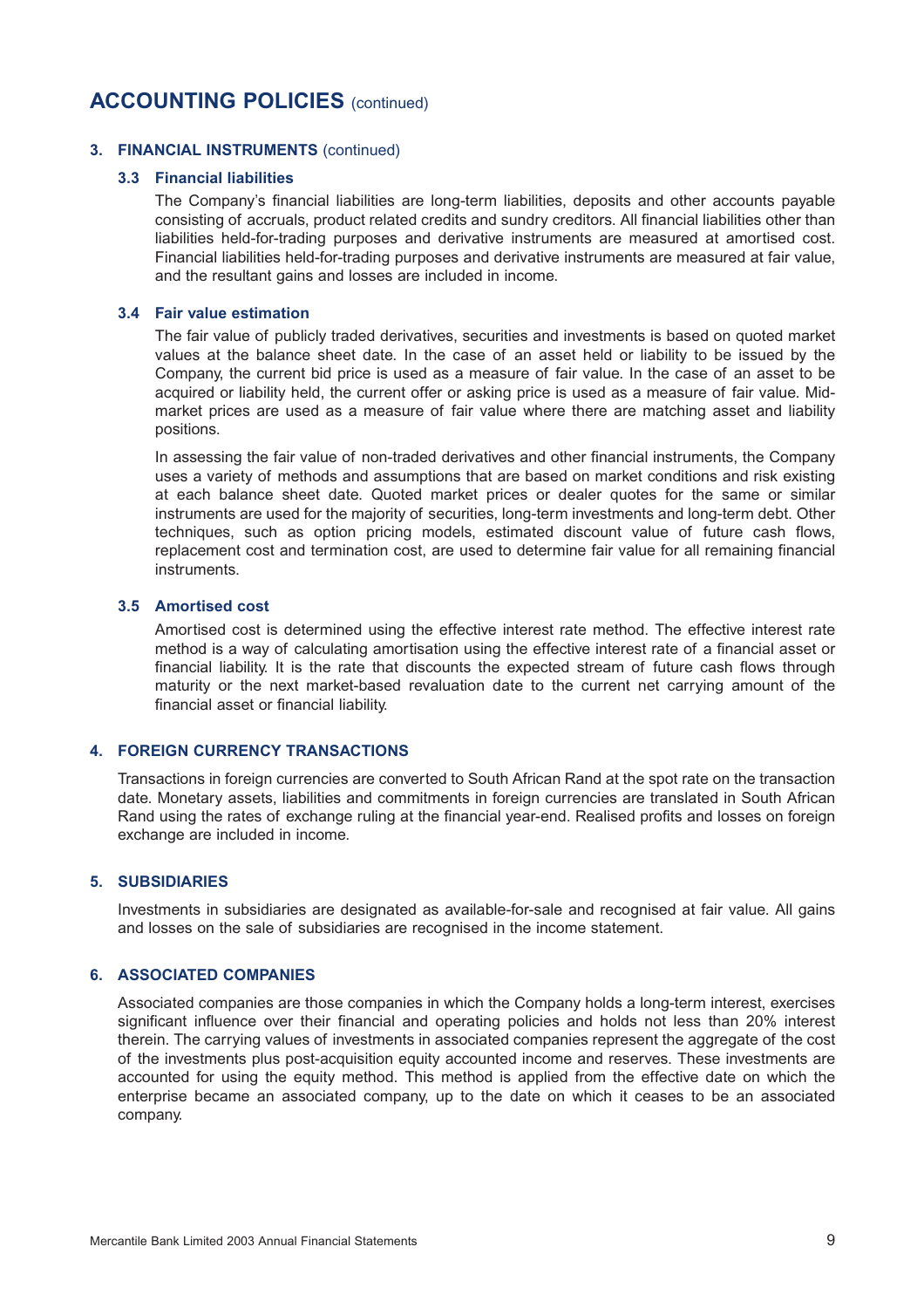### **7. JOINT VENTURES**

The Company's interest in a jointly controlled entity is accounted for by the equity method of accounting. Equity accounting involves recognising in income, the Company's share of the joint venture's profit or loss for the year. The Company's interest in the joint venture is carried in the balance sheet at an amount that reflects its share of the net assets of the joint venture.

## **8. PROPERTY AND EQUIPMENT**

#### **8.1 Owner-occupied properties**

Owner-occupied properties are held for use in the supply of services or for administrative purposes and are stated in the balance sheet at open-market fair value on the basis of their existing use at the date of revaluation, less any subsequent accumulated depreciation. The open-market fair value is based on the open market net rentals for each property. Revaluations are performed annually by independent registered professional valuators. Any revaluation increase, arising on the revaluation of owner-occupied properties, is credited to the non-distributable reserve, except to the extent that it reverses a revaluation decrease for the same asset previously recognised as an expense. The increase is credited to income to the extent that an expense was previously charged to income. A decrease in carrying amount arising on the revaluation of owner-occupied properties is charged as an expense to the extent that it exceeds the balance, if any, held in the non-distributable reserve relating to a previous revaluation of that asset. On the subsequent sale or retirement of a revalued property, the revaluation surplus, relating to that property, in the non-distributable reserve is transferred to distributable reserves.

### **8.2 Equipment**

All equipment is stated at historical cost less accumulated depreciation. Where the carrying amount of an asset is greater than its estimated recoverable amount, it is written-down immediately to its estimated recoverable amount. Depreciation is calculated on the straight-line method to write down the cost of such assets to their residual value over their estimated useful lives. Leasehold Improvements are written-off on a straight-line basis over the period of the lease.

The estimated useful lives are as follows:

| Leasehold improvements    | $5 - 10$ years |
|---------------------------|----------------|
| Computer equipment        | $3 - 5$ years  |
| Furniture and fittings    | 10 years       |
| Office equipment          | 10 years       |
| Motor vehicles            | 5 years        |
| Owner-occupied properties | 50 years       |

Gains and losses on disposal of property and equipment are determined by reference to their carrying amount and are taken to income.

## **9. INTANGIBLE ASSETS**

Expenditure on acquired software and computer system development costs are capitalised and amortised once the system is in use. Amortisation is charged on a straight-line basis over the expected useful life of the system, which is usually between three and five years. Intangible assets are not re-valued. The carrying amount of each intangible asset is reviewed annually and adjusted for impairment where considered necessary.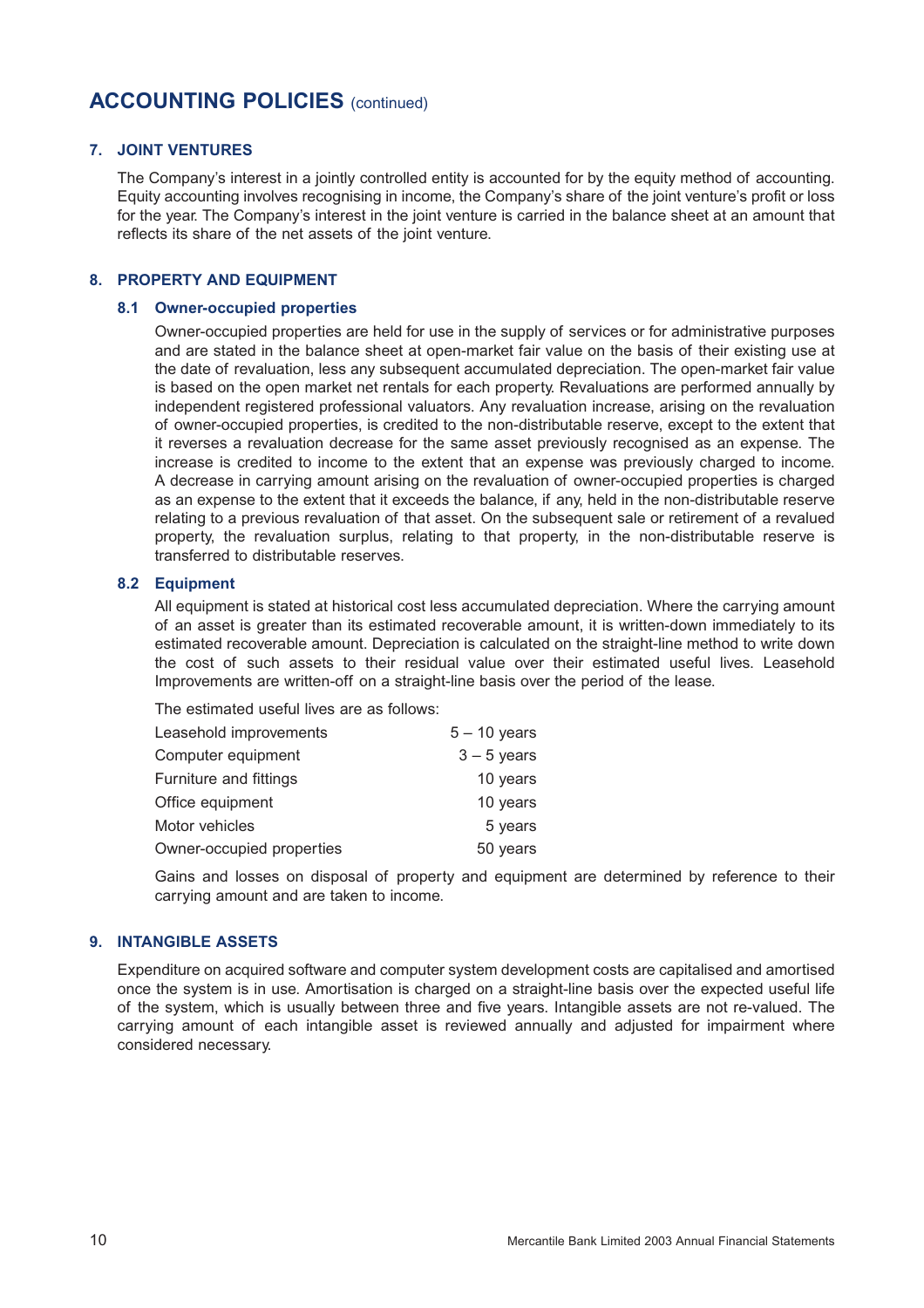### **10. PROVISIONS**

Provisions are recognised when the Company has a present legal or constructive obligation as a result of past events, it is probable that an outflow of resources embodying economic benefits will be required to settle the obligation and a reliable estimate of the amount of the obligation can be made. Employee entitlements to annual leave and long-service leave are recognised when they accrue to employees. A provision is made for the estimated liability for annual leave and long-service leave as a result of services rendered by employees up to the balance sheet date.

## **11. DEFERRED INCOME TAXES**

Deferred income tax is provided, using the balance sheet liability method, for all temporary differences arising between the tax values of assets and liabilities and their carrying values for financial reporting purposes. Currently enacted tax rates are used to determine deferred income tax. Deferred tax asset relating to the carry forward of unused tax losses is recognised to the extent that it is probable that future taxable profit will be available against which the unused tax losses can be utilised.

#### **12. SALE AND REPURCHASE AGREEMENTS AND LENDING OF SECURITIES**

Securities sold subject to linked repurchase agreements ("repos") are reflected in the financial statements as cash and cash equivalents and the counterparty liability is included in amounts due to other banks, deposits from banks, other deposits, or deposits due to customers, as appropriate. Securities purchased under agreements to resell ("reverse repos") are recorded as loans and advances to other banks or customers as appropriate. The difference between sale and repurchase price is treated as interest and accrued over the life of repo agreements using the effective yield method.

Securities borrowed are not recognised in the financial statements, unless these are sold to third parties, in which case the purchase and sale are recorded with the gain or loss included in trading income. The obligation to return them is recorded at fair value as a trading liability.

## **13. LEASES AND INSTALMENT CREDIT AGREEMENTS**

Leases and instalment credit agreements are regarded as financing transactions. Rentals and instalments receivable thereunder, less unearned finance charges, are included under advances. Finance charges earned are computed at the effective rate of interest inherent in the contracts and are brought to income in proportion to capital balances outstanding under each contract.

### **14. ASSETS HELD UNDER FINANCIAL LEASE OBLIGATIONS**

Assets held under financial leases are capitalised at the present value of contractual lease payments. The capitalised amount of the leased asset is depreciated over its expected useful life and the lease charges are allocated to accounting periods during the lease term so as to result in a finance charge and a reduction of the financial lease liability over the period of the lease.

## **15. INTEREST INCOME AND EXPENSE**

Interest income and expense are recognised in the income statement for all interest bearing instruments on an accrual basis using the effective interest rate method based on the capital amounts outstanding. Interest income includes coupons earned on fixed income investment and trading securities and accrued discount and premium on treasury bills and other discounted instruments.

### **16. FEE AND COMMISSION INCOME**

Fees and commissions are recognised on an accrual basis.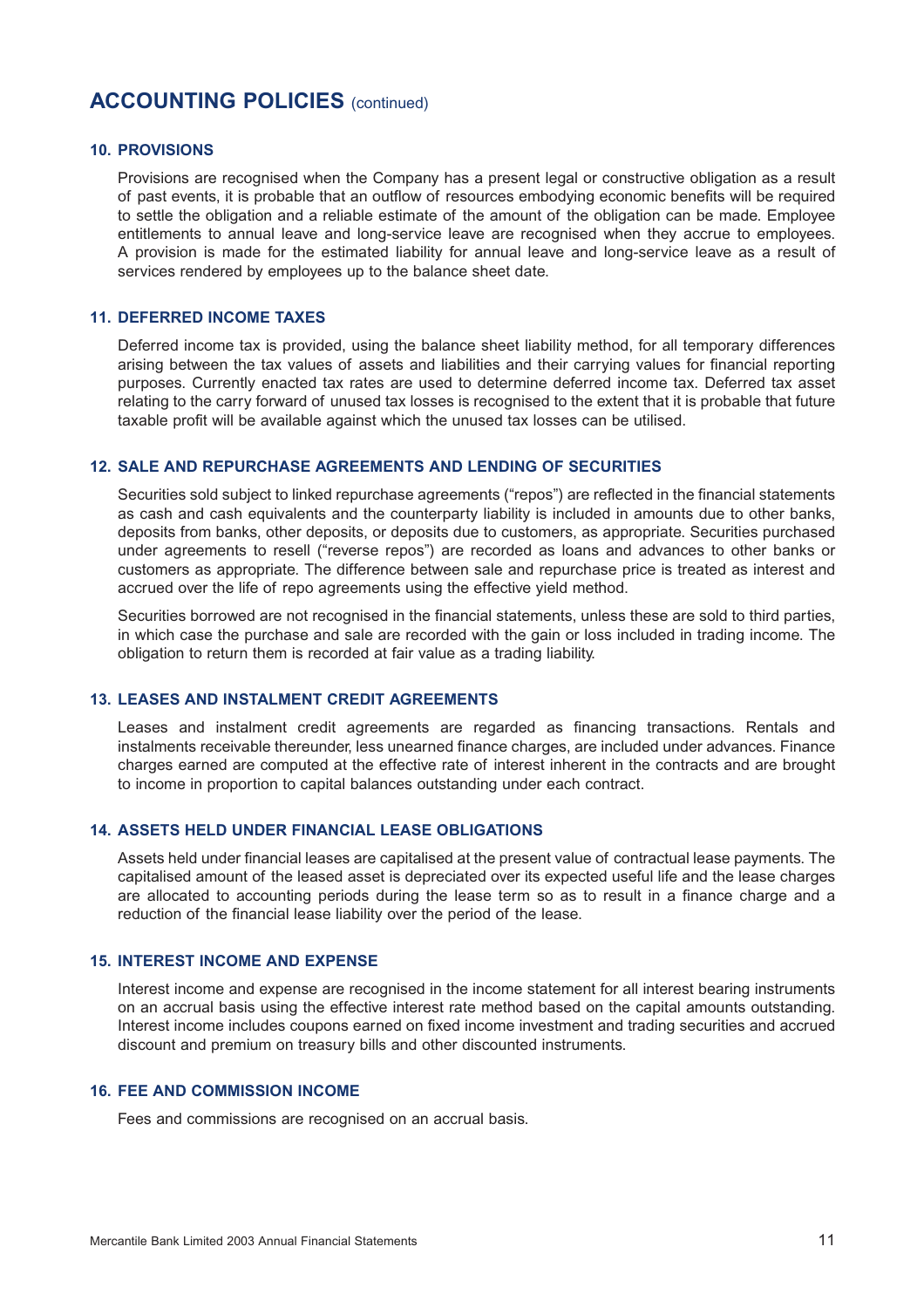### **17. PENSION FUND**

The Company operates a defined contribution fund, the assets of which are held in a separate trusteeadministered fund. The Pension Fund is funded by payments from employees and by the Company. Company contributions to the Fund are based on a percentage of the payroll and are charged to the income statement as incurred.

### **18. POST-RETIREMENT MEDICAL BENEFITS**

The Company provides for post-retirement medical benefits to certain retired employees. The entitlement to these benefits is only applicable to employees who were employed with the Company prior to May 2000 and is based on the employees remaining in service up to retirement age. The Company contributes, after taking into account the recommendations of independent qualified actuaries, to a post-retirement healthcare policy that is intended to offset the expected costs relating to the post-retirement medical benefits. The costs of the defined benefit plan are assessed using the projected unit credit method. Under this method, the cost of providing post-retirement medical benefits is charged to the income statement so as to spread the regular cost over the service lives of employees in accordance with the advice of qualified actuaries, who value the plans at least every three years. The Company's contributions to the post-retirement healthcare policy are charged to the income statement in the year to which they relate.

### **19. COMPARATIVE FIGURES**

The Company changed it's financial year-end in 2002, from 31 March to 31 December, and as a result thereof the comparative reporting period covers 9 months compared to the current figures covering 12 months. Consequently the financial information for the current year and prior periods is not comparable.

Indirect taxation is now disclosed as part of operating expenditure. Refer to note 21 of the notes to the financial statements for details.

Forward exchange contracts are now disclosed as derivative instruments whereas they were previously disclosed within other accounts receivable for assets and other accounts payable for liabilities. Refer to note 7 of the notes to the financial statements for details.

Impairments against property and equipment are now disclosed as part of property and equipment's carrying amount instead of being disclosed as part of other accounts payable. Refer to note 2 of the notes to the financial statements for details.

Provisions for legal claims are now disclosed within provisions for other risks whereas they were previously disclosed as part of other accounts payable. Provisions for the contingent liabilities that arose from the sale of the asset finance book are now disclosed within provisions for other risks. They were previously disclosed as part of the impairment for credit losses. Refer to note 13 of the notes to the financial statements for details.

The above changes in presentation did not affect the Company's results for the period ended 31 December 2002.

### **20. ADOPTION OF NEW ACCOUNTING STATEMENT AC 133 – FINANCIAL INSTRUMENTS (RECOGNITION AND MEASUREMENT)**

The Company adopted the new accounting statement, AC 133, on 1 January 2003. This statement:

- introduces fair value accounting to certain classes of financial instruments;
- classifies financial instrument assets and liabilities;
- determines the valuation of financial instrument assets and liabilities;
- determines whether changes in fair value are recognised in income or directly in equity; and
- how impairments, specific and portfolio, are determined.

As it is a prospective accounting statement, comparatives have not been restated. Accordingly, results for the year ended 2003 are not comparable with those of 2002. However, on adoption of the statement adjustments were made against opening equity balances for the year. The adoption of AC 133 has resulted in the following impact on the financial statements of the Company: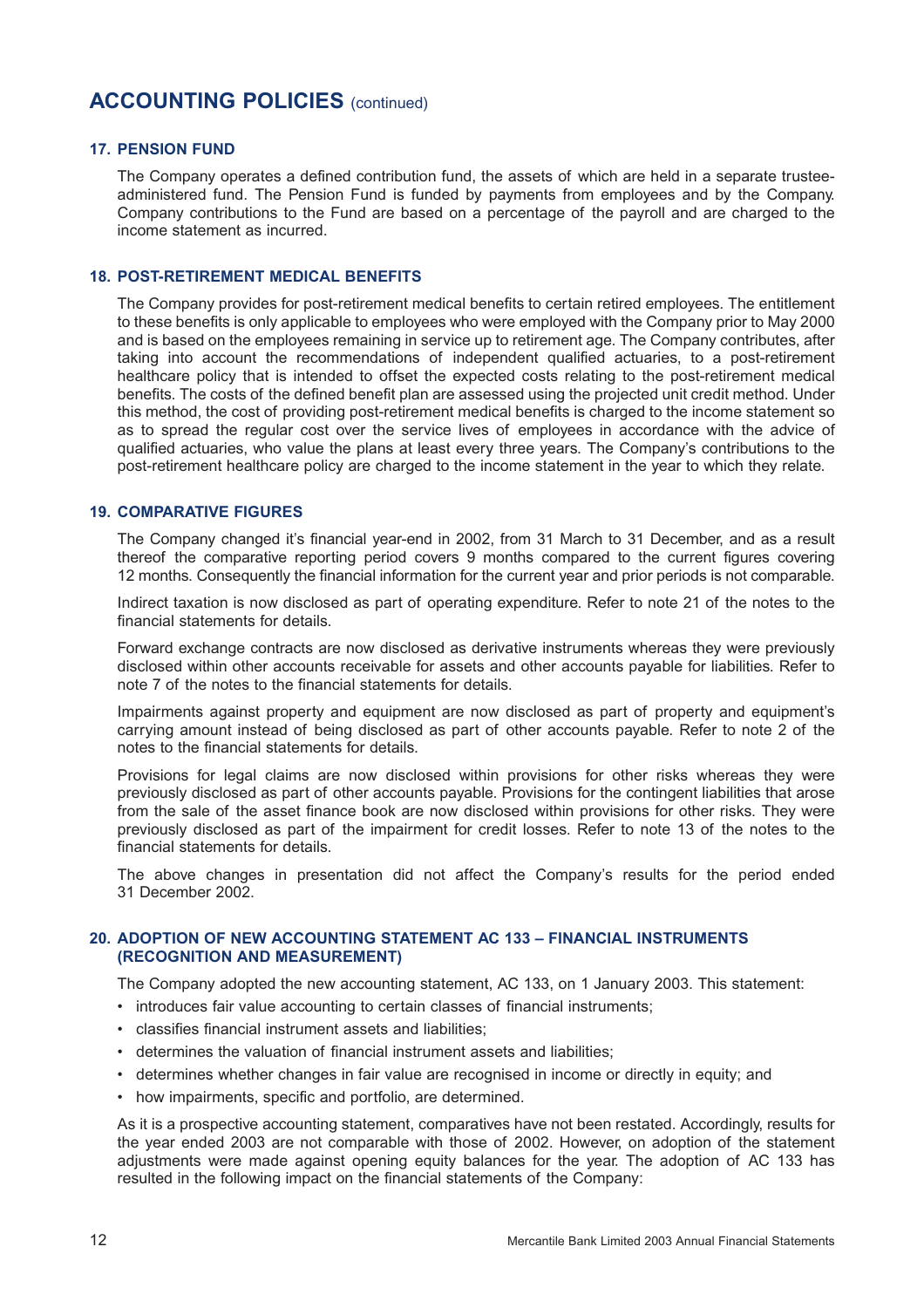### **20. ADOPTION OF NEW ACCOUNTING STATEMENT AC 133 – FINANCIAL INSTRUMENTS (RECOGNITION AND MEASUREMENT)** (continued)

## **20.1 Opening equity**

The table below provides disclosure of the transitional adjustments effected to opening equity:

|                                                                                            | Available-<br>for-sale<br>reserve<br>R'000 | reserve<br>R'000 | <b>General risk Accumulated</b><br>loss<br>R'000 |
|--------------------------------------------------------------------------------------------|--------------------------------------------|------------------|--------------------------------------------------|
| <b>Balance at 31 December 2002</b><br>as previously reported                               |                                            |                  | (748, 914)                                       |
| Transitional adjustments on adoption of AC 133                                             | (2, 148)                                   | 28,811           | 1,583                                            |
| Adjustment for specific loan impairments                                                   |                                            |                  | 11,843                                           |
| Creation of portfolio impairment                                                           |                                            |                  | (10, 427)                                        |
| Release of general loan provisions                                                         |                                            |                  | 27,395                                           |
| Creation of a general risk reserve                                                         |                                            | 28,811           | (28, 811)                                        |
| Revaluation of held-for-trading financial instruments<br>Revaluation of available-for-sale |                                            |                  | (565)                                            |
| financial instruments                                                                      | (2, 148)                                   |                  | 2,148                                            |
| Balance at 1 January 2003 as restated                                                      | (2, 148)                                   | 28,811           | (747,331)                                        |

### **20.2 Credit risk impairment**

Consistent with existing banking industry practice, prior to the adoption of AC 133, a provision for bad debts was calculated based on a matrix model. AC 133 prescribes that a cash flow valuation methodology be adopted which requires all future expected cash flows, including interest income, be taken into account in calculating credit risk impairments.

#### **20.3 General risk reserve**

As recommended by the Banking Council of South Africa in their position paper on reporting on regulatory provisioning within the requirements of AC 133, a general risk reserve has been recognised within shareholders' equity. The reserve recognised by the Company comprises the difference between the impairments calculated in terms of AC 133 and the requirements of the Company's provisioning policy, which is more prudent than the statutory minimum provision requirements prescribed.

#### **20.4 Effect of AC 133 on current year income**

The table below discloses the effect of the adoption of AC 133 on the current year's results:

|                                                       | Increase/<br>(decrease) in<br>non-interest<br>income<br>R'000 | Increase/<br>(decrease) in<br>credit loss<br>R'000 | <b>Total</b><br>R'000 |
|-------------------------------------------------------|---------------------------------------------------------------|----------------------------------------------------|-----------------------|
| Adjustment for specific loan impairments              |                                                               | 6.012                                              | 6,012                 |
| Increase in portfolio impairment                      |                                                               | 7.636                                              | 7,636                 |
| Reversal of general loan provisions                   |                                                               | (11, 247)                                          | (11, 247)             |
| Net gain on remeasurement to fair value of            |                                                               |                                                    |                       |
| available-for-sale financial assets                   | (6,879)                                                       |                                                    | (6, 879)              |
| Revaluation of held-for-trading financial instruments | 2,206                                                         |                                                    | 2,206                 |
| (Negative)/favourable impact on current               |                                                               |                                                    |                       |
| year's results                                        | (4,673)                                                       | 2,401                                              | (2,272)               |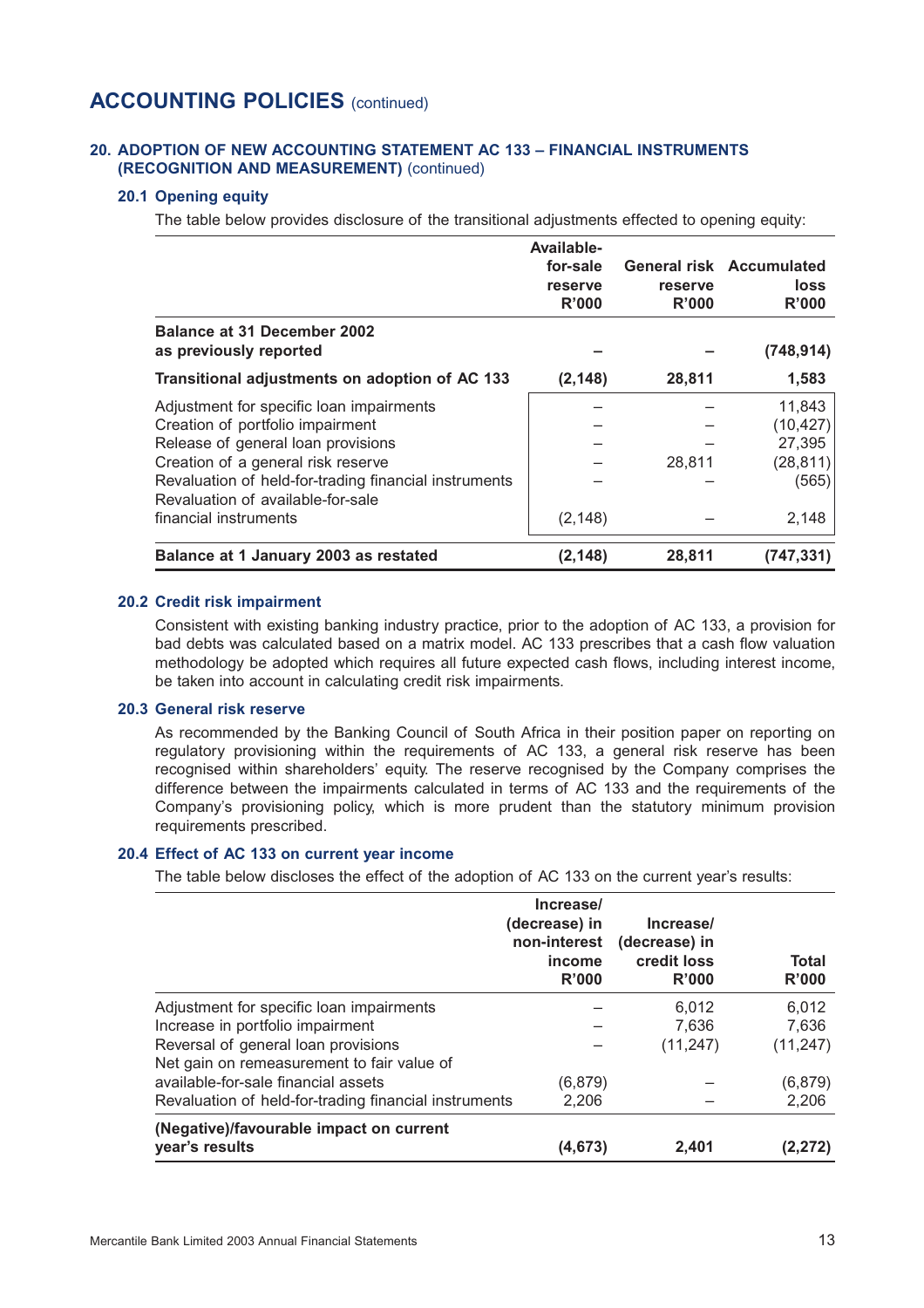## **BALANCE SHEET AT 31 DECEMBER 2003**

|                                                            |                | 2003             | 2002             |
|------------------------------------------------------------|----------------|------------------|------------------|
|                                                            | <b>Notes</b>   | <b>R'000</b>     | R'000            |
| <b>ASSETS</b>                                              |                |                  |                  |
| Intangible assets                                          | 1              | 12,711           | 14,696           |
| <b>Property and equipment</b>                              | $\overline{2}$ | 25,062           | 32,952           |
| Other accounts receivable                                  | 3              | 90,005           | 150,021          |
| Interest in subsidiaries                                   | 4              | 56,208           | 50,472           |
| <b>Other investments</b>                                   | 5              | 6,401            | 4,051            |
| <b>Loans and advances</b>                                  | 6              | 1,178,788        | 1,313,751        |
| Originated                                                 |                | 1,042,595        |                  |
| Held for trading                                           |                | 136,193          |                  |
| <b>Derivative financial instruments</b>                    | 7              | 7,610            | 8,124            |
| <b>Negotiable securities</b>                               | 8              | 273,090          | 155,588          |
| <b>Cash and cash equivalents</b>                           | 9              | 574,930          | 454,482          |
| <b>Total assets</b>                                        |                | 2,224,805        | 2,184,137        |
| <b>EQUITY AND LIABILITIES</b>                              |                |                  |                  |
| <b>Shareholders' equity</b>                                |                | 171,965          | 193,109          |
| Share capital and share premium                            | 10             | 929,687          | 929,687          |
| General reserve                                            |                | 12,231           | 12,231           |
| Property revaluation reserve<br>Available-for-sale reserve |                | 105<br>4,731     | 105              |
| General risk reserve                                       |                | 31,212           |                  |
| <b>Accumulated loss</b>                                    |                | (806, 001)       | (748, 914)       |
| <b>Liabilities</b>                                         |                | 2,052,840        | 1,991,028        |
| Long-term liabilities                                      | 11             | 5,287            | 8,335            |
| Deposits                                                   | 12             | 1,948,617        | 1,923,300        |
| Derivative financial instruments                           | 7              | 32,115           | 4,001            |
| Provisions<br>Other accounts payable                       | 13<br>15       | 30,400<br>36,377 | 20,378<br>34,799 |
| Taxation                                                   |                | 44               | 215              |
|                                                            |                |                  |                  |
| <b>Total equity and liabilities</b>                        |                | 2,224,805        | 2,184,137        |
| <b>Contingent liabilities</b>                              | 16             | 334,437          | 483,649          |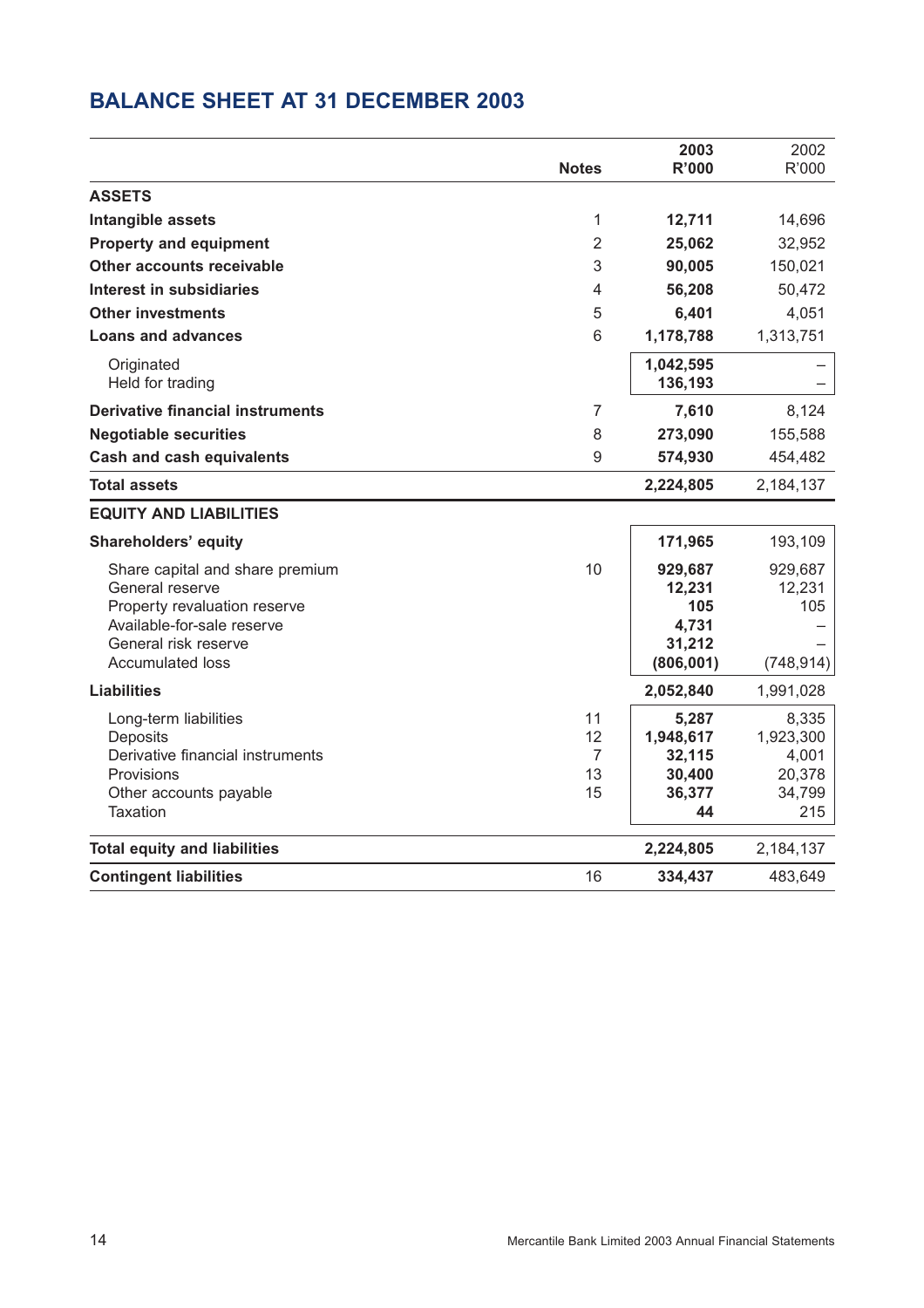## **INCOME STATEMENT FOR THE YEAR ENDED 31 DECEMBER 2003**

|                                                          |              | 12 months  | 9 months   |
|----------------------------------------------------------|--------------|------------|------------|
|                                                          |              | 2003       | 2002       |
|                                                          | <b>Notes</b> | R'000      | R'000      |
| Interest income                                          | 18           | 232,683    | 197,232    |
| Interest expenditure                                     | 19           | (161, 459) | (129, 810) |
| Net interest income before credit losses                 |              | 71,224     | 67,422     |
| Net recoveries of credit losses                          | 6            | 19,900     | 247,764    |
| Net income after credit losses                           |              | 91,124     | 315,186    |
| Net profit/(loss) on sale and revaluation of investments |              | 720        | (16, 239)  |
| Non-interest income                                      | 20           | 90,459     | 66,802     |
| Net interest and non-interest income                     |              | 182,303    | 365,749    |
| Operating expenditure                                    | 21           | (238, 572) | (196, 641) |
| (Loss)/Profit before taxation                            |              | (56, 269)  | 169,108    |
| Taxation                                                 | 22           |            | 4,347      |
| Attributable (loss)/profit after taxation                |              | (56, 269)  | 173,455    |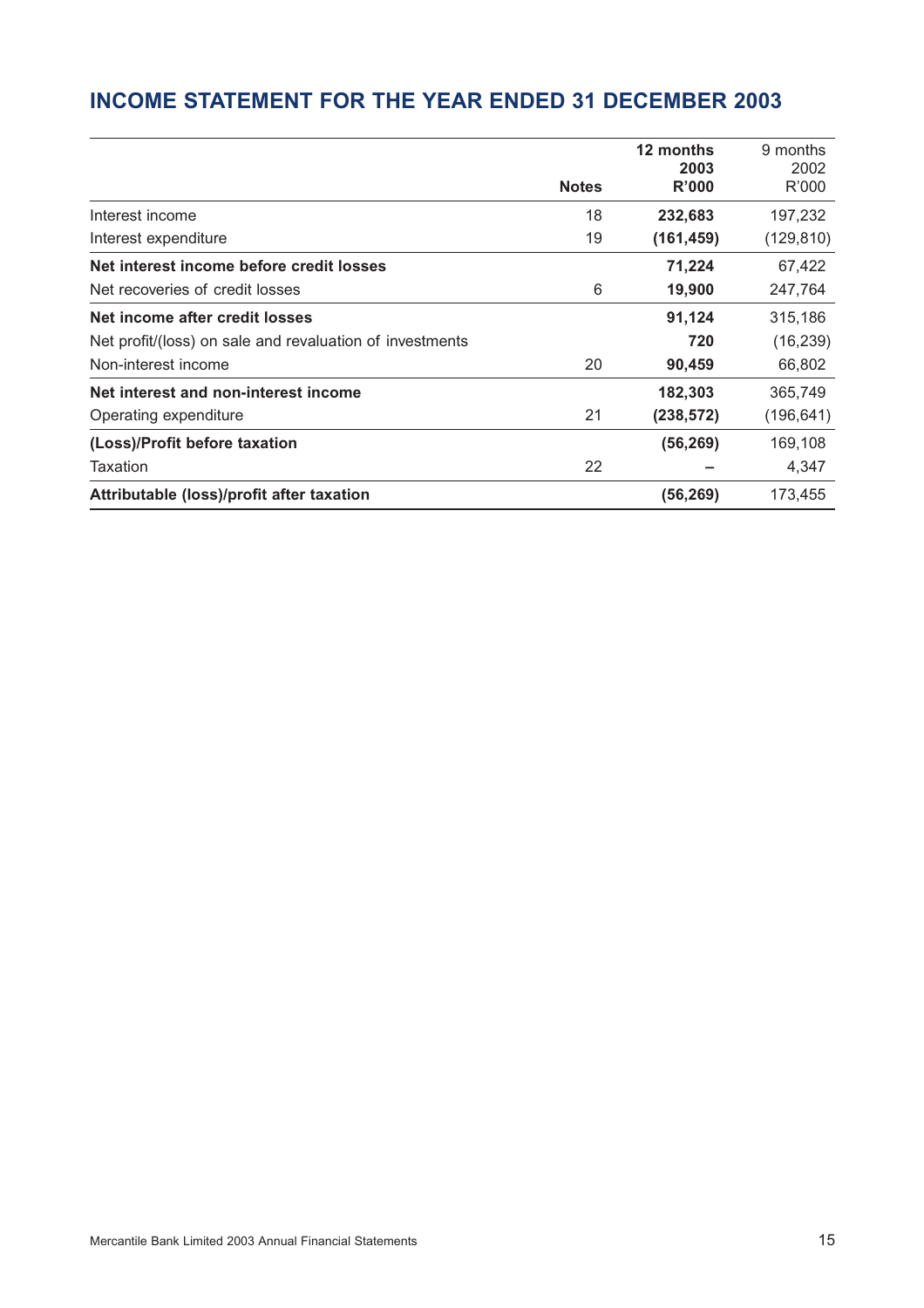## **CASH FLOW STATEMENT FOR THE YEAR ENDED 31 DECEMBER 2003**

|                                                               |                  | 12 months    | 9 months   |
|---------------------------------------------------------------|------------------|--------------|------------|
|                                                               | <b>Notes</b>     | 2003         | 2002       |
|                                                               |                  | <b>R'000</b> | R'000      |
| <b>Operating activities</b>                                   |                  |              |            |
| Cash receipts from customers                                  | 23.1             | 327,109      | 271,124    |
| Less: Cash paid to suppliers and employees                    | 23.2             | (383, 508)   | (299, 866) |
| Dividends received                                            |                  | 2,583        | 4,000      |
| <b>Taxation paid</b>                                          | 23.3             | (171)        | (383)      |
| Net cash outflow from operating activities                    |                  | (53, 987)    | (25, 125)  |
| <b>Changes in banking activities</b>                          |                  |              |            |
| Net decrease in income earning assets                         | 23.4             | 84,476       | 486,100    |
| Net increase/(decrease) in deposits and other accounts        | 23.5             | 102,630      | (202, 737) |
| Net cash inflow from banking activities                       |                  | 187,106      | 283,363    |
| <b>Investing activities</b>                                   |                  |              |            |
| Purchase of property, equipment and intangible assets         |                  | (7, 738)     | (5,314)    |
| Proceeds on sale of property, equipment and intangible assets |                  | 411          | 2,052      |
| Purchase of investments                                       |                  | (543)        | (110)      |
| Proceeds on disposal of investments                           |                  | 2,199        | 6,096      |
| Increase in loans with subsidiary companies                   |                  | (3, 143)     | (5,071)    |
| Net cash outflow from investing activities                    |                  | (8, 814)     | (2, 347)   |
| <b>Financing activities</b>                                   |                  |              |            |
| Finance lease payments                                        |                  | (3, 857)     | (3, 857)   |
| Net cash outflow from financing activities                    |                  | (3, 857)     | (3, 857)   |
| Net cash inflow for year/period                               |                  | 120,448      | 252,034    |
| Cash and cash equivalents at beginning of year/period         |                  | 454,482      | 202,448    |
| Cash and cash equivalents at end of year/period               | $\boldsymbol{9}$ | 574,930      | 454,482    |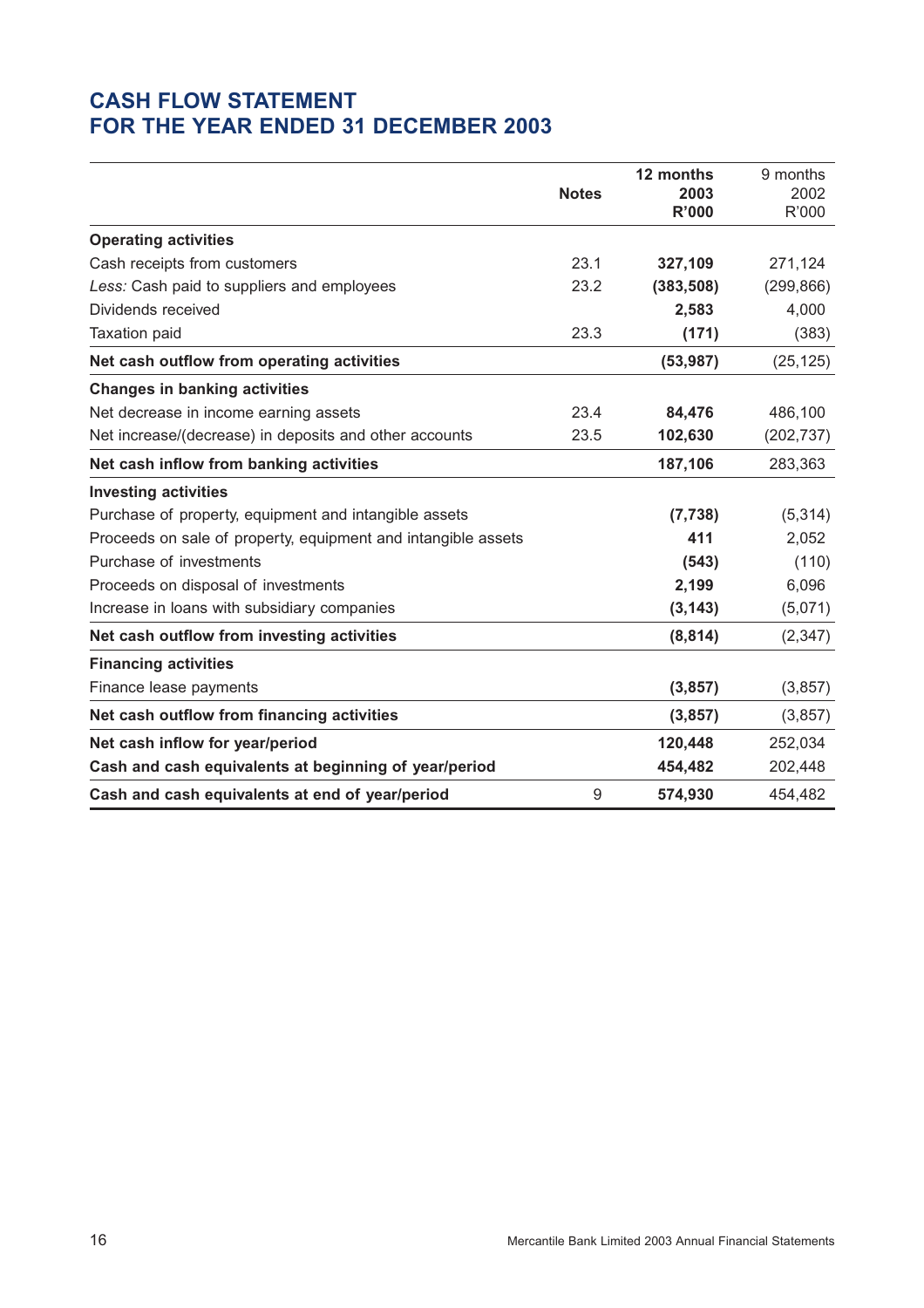## **STATEMENT OF CHANGES IN EQUITY FOR THE YEAR ENDED 31 DECEMBER 2003**

|                                                                               | <b>Share</b><br>capital<br>and<br>share<br>premium<br>R'000 | General<br>reserve<br><b>R'000</b> | <b>Property</b><br>tion<br>reserve<br><b>R'000</b> | revalua- Available-<br>for-sale<br>reserve<br><b>R'000</b> | <b>General</b><br>risk<br>reserve<br>R'000 | Accumu-<br>lated<br>loss<br>R'000 | <b>Total</b><br><b>R'000</b> |
|-------------------------------------------------------------------------------|-------------------------------------------------------------|------------------------------------|----------------------------------------------------|------------------------------------------------------------|--------------------------------------------|-----------------------------------|------------------------------|
| <b>Shareholders' equity</b><br>at 31 March 2002                               |                                                             |                                    |                                                    |                                                            |                                            |                                   |                              |
|                                                                               | 929,687                                                     | 12,231                             | 105                                                |                                                            |                                            | (922, 369)                        | 19,549<br>105                |
| Revaluation of property<br>Profit after taxation                              |                                                             |                                    |                                                    |                                                            |                                            | 173,455                           | 173,455                      |
| Shareholders' equity<br>at 31 December 2002                                   | 929,687                                                     | 12,231                             | 105                                                |                                                            |                                            | (748, 914)                        | 193,109                      |
| Transitional adjustments<br>on adoption of AC 133*                            |                                                             |                                    | $\qquad \qquad -$                                  | (2, 148)                                                   | 28,811                                     | 1,583                             | 28,246                       |
| <b>Shareholders' equity</b><br>restated at<br>1 January 2003                  | 929,687                                                     | 12,231                             | 105                                                | (2, 148)                                                   | 28,811                                     | (747, 331)                        | 221,355                      |
| Gains and losses<br>on remeasurement<br>to fair value                         |                                                             |                                    |                                                    | 6,599                                                      |                                            |                                   | 6,599                        |
| Release to income<br>on disposal of<br>available-for-sale<br>financial assets |                                                             |                                    |                                                    | 280                                                        |                                            |                                   | 280                          |
| Increase in general                                                           |                                                             |                                    |                                                    |                                                            |                                            |                                   |                              |
| risk reserve                                                                  |                                                             |                                    |                                                    |                                                            | 2,401                                      | (2,401)                           |                              |
| Loss after taxation                                                           |                                                             |                                    |                                                    |                                                            |                                            | (56, 269)                         | (56, 269)                    |
| <b>Shareholders' equity</b><br>at 31 December 2003                            | 929,687                                                     | 12,231                             | 105                                                | 4,731                                                      | 31,212                                     | (806, 001)                        | 171,965                      |

\* Refer to note 20.1 of the accounting policies for details.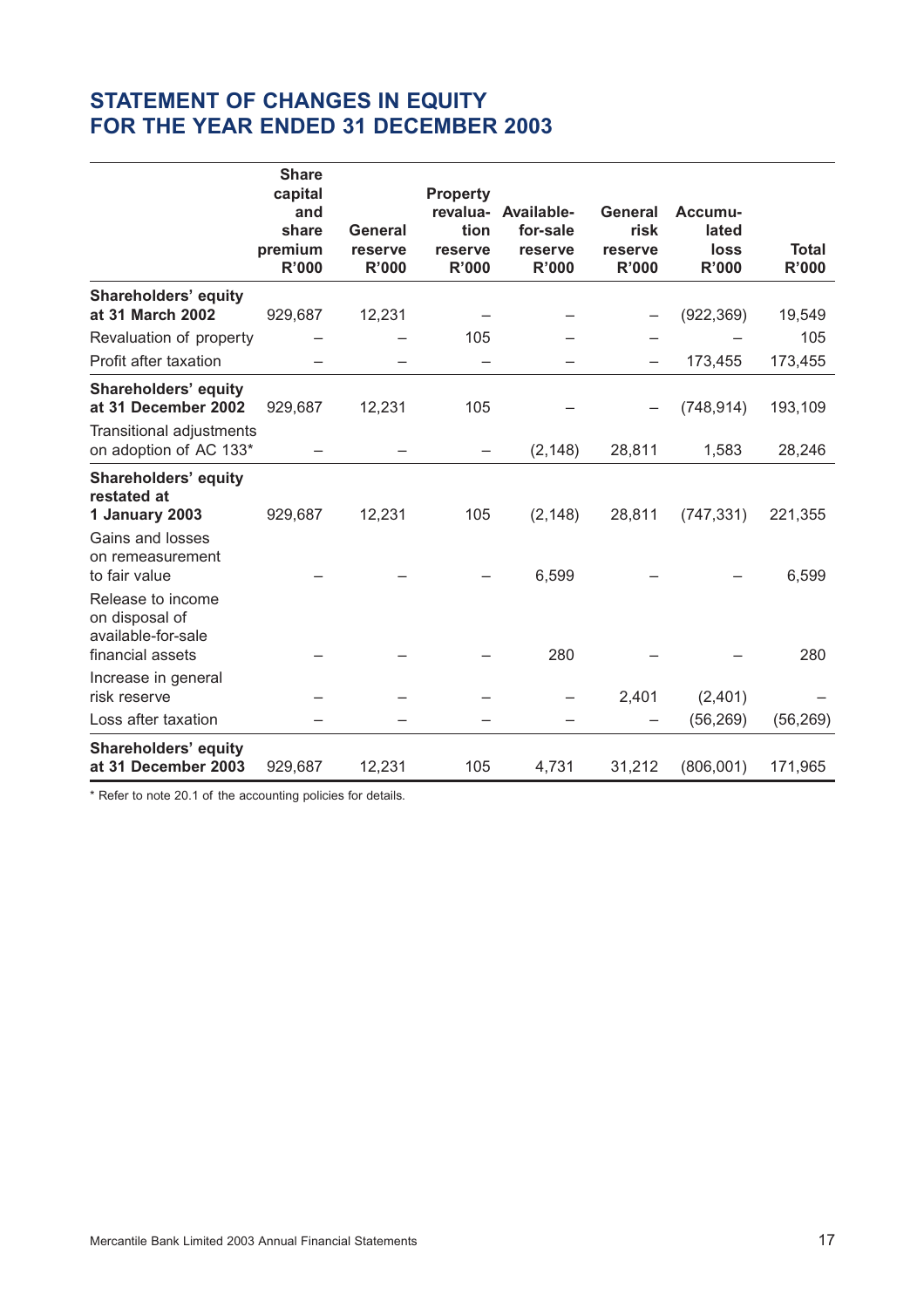## **NOTES TO THE FINANCIAL STATEMENTS FOR THE YEAR ENDED 31 DECEMBER 2003**

## **1. INTANGIBLE ASSETS**

|                                                                      | <b>Computer software</b> |           |  |
|----------------------------------------------------------------------|--------------------------|-----------|--|
|                                                                      | 2003                     | 2002      |  |
|                                                                      | R'000                    | R'000     |  |
| Cost at beginning of year/period                                     | 34,039                   | 35,997    |  |
| Additions                                                            | 4,271                    | 3,989     |  |
| <b>Disposals</b>                                                     |                          | (5,947)   |  |
| Cost at end of year/period                                           | 38,310                   | 34,039    |  |
| Accumulated amortisation and impairments at beginning of year/period | (19, 343)                | (19, 123) |  |
| Amortisation                                                         | (6, 256)                 | (3, 724)  |  |
| <b>Disposals</b>                                                     |                          | 3,504     |  |
| Accumulated amortisation and impairments at end of year/period       | (25, 599)                | (19, 343) |  |
| Net carrying amount at end of year/period                            | 12,711                   | 14,696    |  |

## **2. PROPERTY AND EQUIPMENT**

|                                                                               | Owner-<br>occupied<br>property<br><b>R'000</b> | Leasehold<br>improve-<br>ments<br><b>R'000</b> | <b>Computer</b><br>equipment<br><b>R'000</b> | <b>Furniture</b><br>and<br>fittings<br><b>R'000</b> | <b>Office</b><br>equipment<br><b>R'000</b> | <b>Motor</b><br>vehicles<br><b>R'000</b> | <b>Total</b><br><b>R'000</b> |
|-------------------------------------------------------------------------------|------------------------------------------------|------------------------------------------------|----------------------------------------------|-----------------------------------------------------|--------------------------------------------|------------------------------------------|------------------------------|
| Open market value/<br>cost at beginning                                       |                                                |                                                |                                              |                                                     |                                            |                                          |                              |
| of year                                                                       | 200                                            | 15,636                                         | 35,500                                       | 8,164                                               | 16,878                                     | 1,215                                    | 77,593                       |
| Additions                                                                     |                                                | 996                                            | 1,704                                        | 258                                                 | 311                                        | 198                                      | 3,467                        |
| Disposals                                                                     | $\qquad \qquad -$                              | (1, 139)                                       | (20)                                         | -                                                   |                                            | (643)                                    | (1,802)                      |
| Open market value/<br>cost at end of year                                     | 200                                            | 15,493                                         | 37,184                                       | 8,422                                               | 17,189                                     | 770                                      | 79,258                       |
| Accumulated<br>depreciation and<br>impairments at                             |                                                |                                                |                                              |                                                     |                                            |                                          |                              |
| beginning of year                                                             |                                                | (9,601)                                        | (19, 176)                                    | (5,041)                                             | (9,928)                                    | (895)                                    | (44, 641)                    |
| Depreciation                                                                  |                                                | (2,018)                                        | (6, 775)                                     | (686)                                               | (1, 154)                                   | (67)                                     | (10, 700)                    |
| Reversal of<br>impairments                                                    |                                                |                                                | 54                                           | 15                                                  | 49                                         |                                          | 118                          |
| Disposals                                                                     | —                                              | 631                                            | 20                                           | -                                                   | -                                          | 376                                      | 1,027                        |
| <b>Accumulated</b><br>depreciation and<br>impairment losses<br>at end of year |                                                | (10, 988)                                      | (25, 877)                                    | (5, 712)                                            | (11, 033)                                  | (586)                                    | (54, 196)                    |
| Net carrying amount<br>at end of year                                         | 200                                            | 4,505                                          | 11,307                                       | 2,710                                               | 6,156                                      | 184                                      | 25,062                       |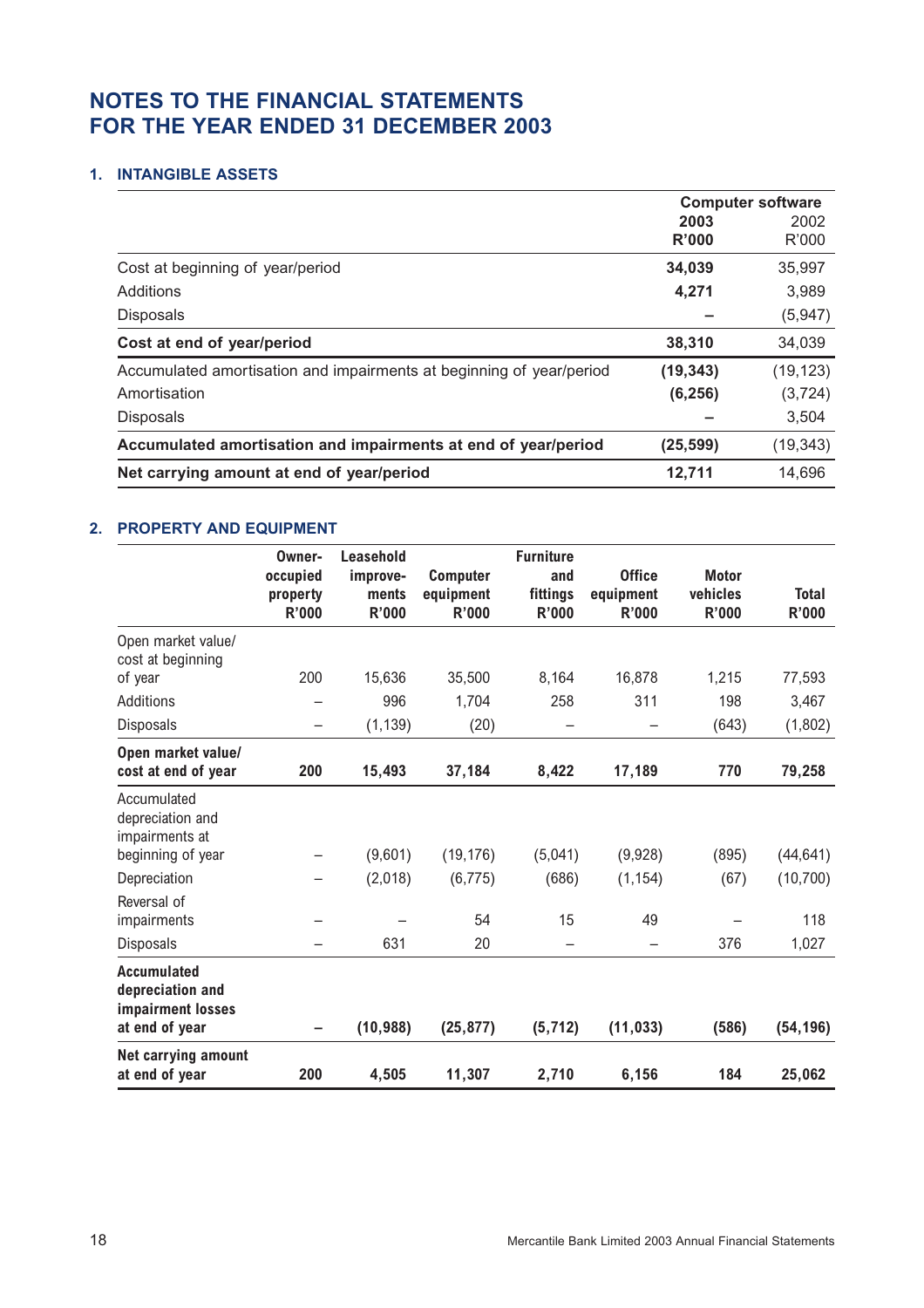## 2. PROPERTY AND EQUIPMENT (continued)

|                                                                           | Owner-<br>occupied<br>property<br><b>R'000</b> | Leasehold<br>improve-<br>ments<br><b>R'000</b> | <b>Computer</b><br>equipment<br><b>R'000</b> | <b>Furniture</b><br>and<br>fittings<br>R'000 | <b>Office</b><br>equipment<br><b>R'000</b> | <b>Motor</b><br>vehicles<br><b>R'000</b> | <b>Total</b><br><b>R'000</b> |
|---------------------------------------------------------------------------|------------------------------------------------|------------------------------------------------|----------------------------------------------|----------------------------------------------|--------------------------------------------|------------------------------------------|------------------------------|
| Open market<br>value/cost at                                              |                                                |                                                |                                              |                                              |                                            |                                          |                              |
| beginning of period                                                       | 95                                             | 15,558                                         | 60,348                                       | 8,430                                        | 15,909                                     | 1,441                                    | 101,781                      |
| <b>Revaluations</b>                                                       | 105                                            |                                                |                                              | -                                            |                                            |                                          | 105                          |
| Additions                                                                 |                                                | 110                                            | 11,871                                       | 46                                           | 1,147                                      |                                          | 13,174                       |
| <b>Disposals</b>                                                          | -                                              | (32)                                           | (36, 719)                                    | (312)                                        | (178)                                      | (226)                                    | (37, 467)                    |
| Open market<br>value/cost at<br>end of period                             | 200                                            | 15,636                                         | 35,500                                       | 8,164                                        | 16,878                                     | 1,215                                    | 77,593                       |
| Accumulated<br>depreciation and<br>impairments at                         |                                                |                                                |                                              |                                              |                                            |                                          |                              |
| beginning of period                                                       |                                                | (8,743)                                        | (42, 587)                                    | (4,389)                                      | (8,891)                                    | (925)                                    | (65, 535)                    |
| Depreciation                                                              |                                                | (882)                                          | (7, 478)                                     | (504)                                        | (847)                                      | (112)                                    | (9,823)                      |
| Impairments                                                               |                                                |                                                | (215)                                        | (300)                                        | (309)                                      |                                          | (824)                        |
| <b>Disposals</b>                                                          |                                                | 24                                             | 31,104                                       | 152                                          | 119                                        | 142                                      | 31,541                       |
| <b>Accumulated</b><br>depreciation and<br>impairments at<br>end of period |                                                | (9,601)                                        | (19, 176)                                    | (5,041)                                      | (9,928)                                    | (895)                                    | (44, 641)                    |
| <b>Net carrying</b><br>amount at end of<br>period                         | 200                                            | 6,035                                          | 16,324                                       | 3,123                                        | 6,950                                      | 320                                      | 32,952                       |

**Notes:**

1. The owner-occupied property comprises stand 624 Malvern, Johannesburg, with a building thereon. Mr G J Van Zyl, a valuator with Van Zyl Valuers and a member of the Institute of Valuers of South Africa, independently valued the property at 31 December 2002.

2. Where certain lease terms were extended for a shorter term than previously anticipated the leasehold improvements have now been depreciated over the shorter term resulting in a greater depreciation charge of R0.8 million.

3. The carrying amount of the Company's computer equipment includes an amount of R6.0 million (December 2002: R9.6 million) in respect of assets held under a financial lease agreement. See note 11.

## **3. OTHER ACCOUNTS RECEIVABLE**

|                                                                       | 2003<br>R'000 | 2002<br>R'000 |
|-----------------------------------------------------------------------|---------------|---------------|
| Items in transit                                                      | 51,434        | 60,333        |
| Loans to fellow subsidiaries and holding company (refer to note 25.2) | 10,730        | 24,145        |
| Prepayments and deposits                                              | 16,416        | 4,661         |
| Properties in possession                                              | 3.367         | 3,583         |
| Other receivables                                                     | 8,058         | 57,299        |
|                                                                       | 90,005        | 150,021       |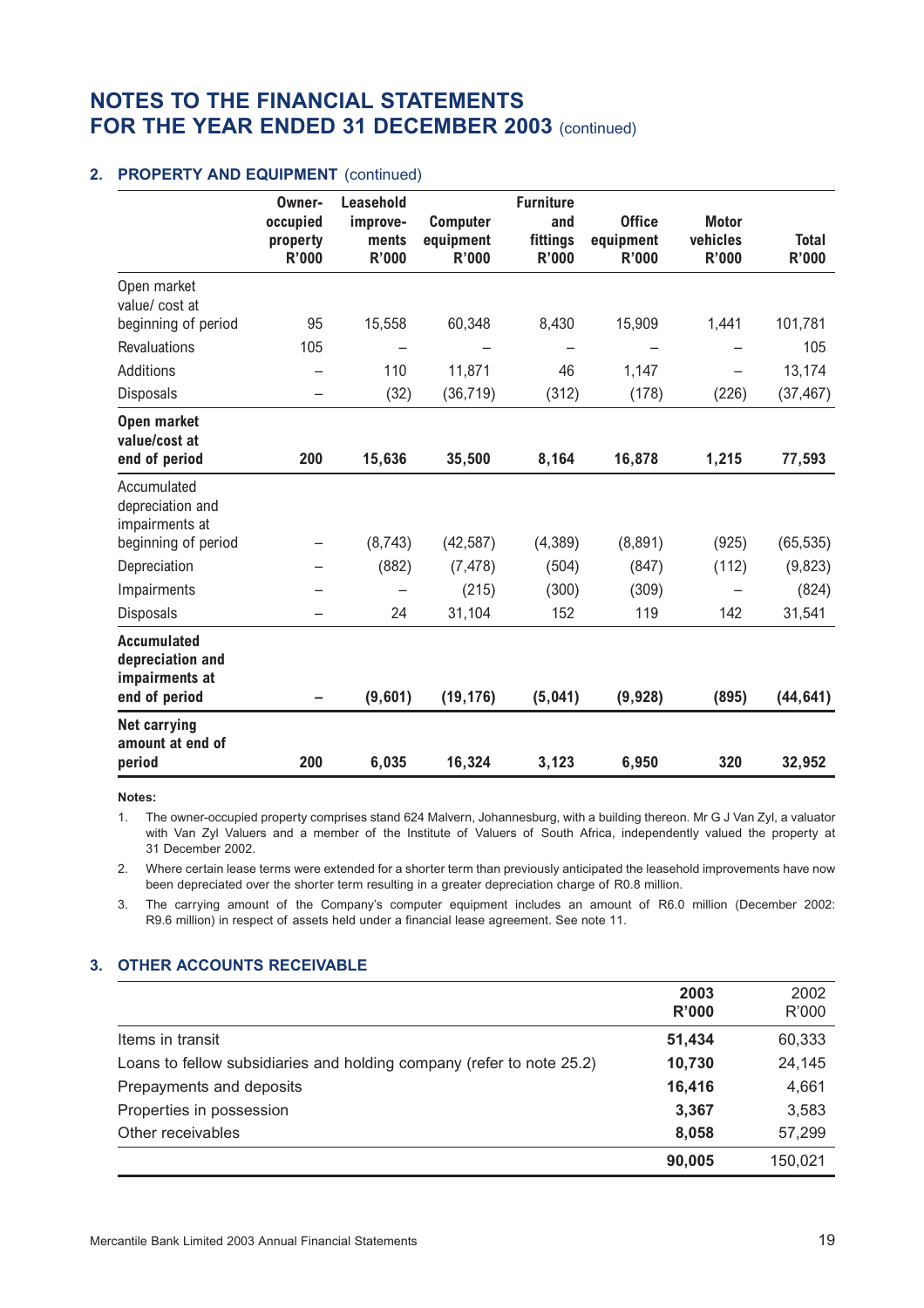## **4. INTEREST IN SUBSIDIARIES**

|                            | 2003<br>R'000 | 2002<br>R'000 |
|----------------------------|---------------|---------------|
| <b>Unlisted</b>            |               |               |
| Shares at fair value       | 9,839         | 6,964         |
| Loans (refer to note 25.2) | 46,369        | 43,508        |
|                            | 56,208        | 50,472        |

A register containing details of investments in subsidiaries is available for inspection at the registered office of the Company.

## **5. OTHER INVESTMENTS**

| Available-for-sale                           |       |       |
|----------------------------------------------|-------|-------|
| Listed                                       |       | 55    |
| Unlisted - associated company                | 3,236 |       |
| $-$ other                                    | 3,165 | 3,996 |
|                                              | 6,401 | 4,051 |
| Directors' valuation of unlisted investments | 6,401 | 3,996 |

A register containing details of other investments is available for inspection at the registered office of the Company.

## **6. LOANS AND ADVANCES**

| <b>Category analysis</b> |  |
|--------------------------|--|
| Q                        |  |

| Originated                                                                                                                                                 | 1,481,909                                                              |                                                                         |
|------------------------------------------------------------------------------------------------------------------------------------------------------------|------------------------------------------------------------------------|-------------------------------------------------------------------------|
| Current accounts<br>Credit card accounts<br>Home loans<br>Instalment sales and leases<br>Preference shares<br>Foreign loans and deposits<br>Other advances | 410,606<br>136,780<br>303,649<br>127,787<br>1,498<br>45,590<br>455,999 | 545,822<br>126,313<br>312,948<br>141,916<br>14,988<br>58,242<br>581,176 |
| Held-for-trading<br>Other advances                                                                                                                         | 136,193                                                                |                                                                         |
|                                                                                                                                                            | 1,618,102                                                              | 1,781,405                                                               |
| Less: Impairment for credit losses<br>Less: Interest in suspense                                                                                           | (297, 874)<br>(141, 440)                                               | (372, 521)<br>(95, 133)                                                 |
|                                                                                                                                                            | 1,178,788                                                              | 1,313,751                                                               |
| <b>Maturity analysis</b>                                                                                                                                   |                                                                        |                                                                         |
| Repayable on demand<br>Maturing within six months<br>Maturing after six months but within 12 months<br>Maturing after 12 months                            | 1,058,768<br>36,891<br>34,070<br>488,373                               | 774,158<br>496,445<br>140,147<br>370,655                                |
|                                                                                                                                                            | 1,618,102                                                              | 1,781,405                                                               |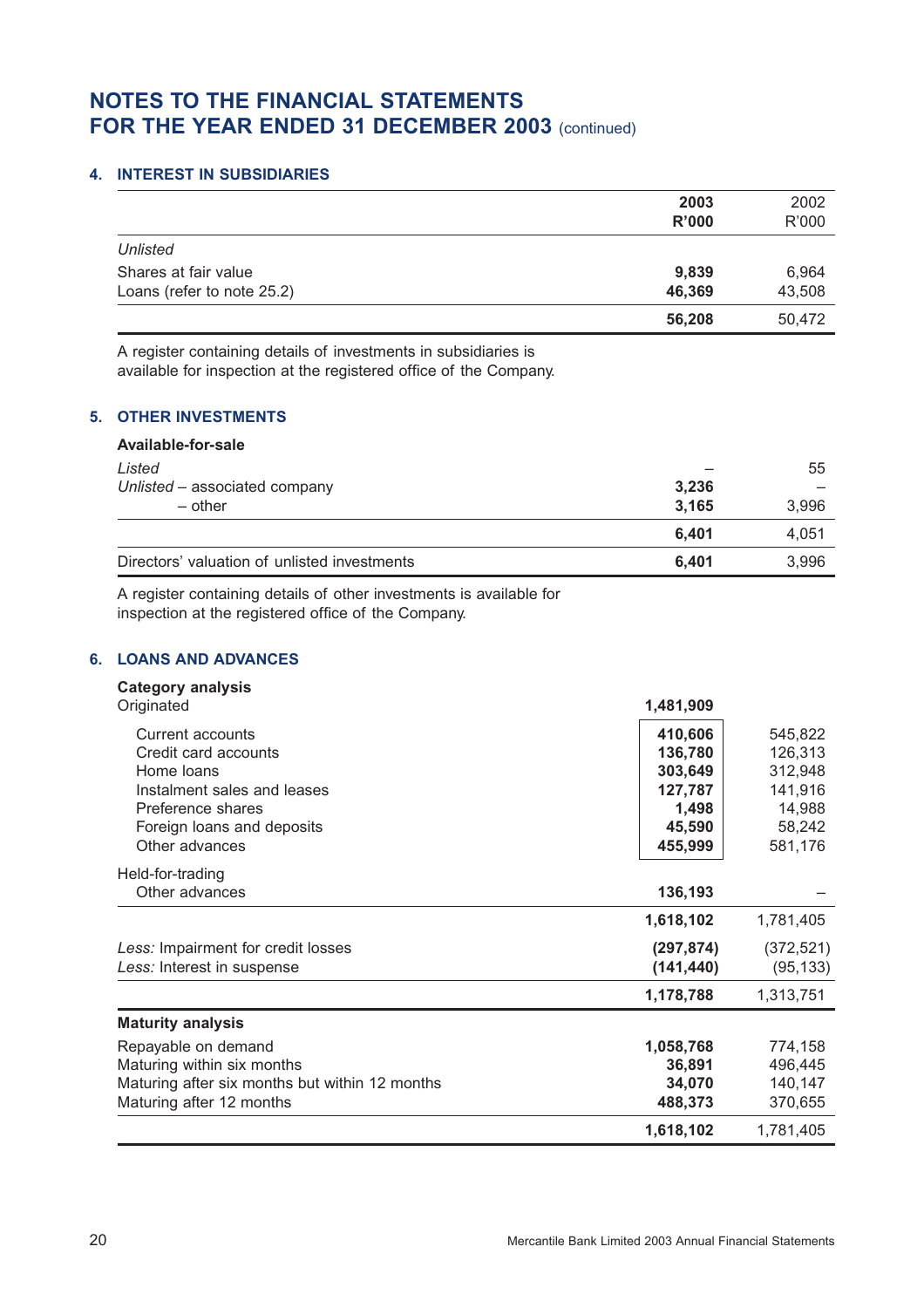## **6. LOANS AND ADVANCES** (continued)

|                                                                     | 2003      | 2002       |
|---------------------------------------------------------------------|-----------|------------|
|                                                                     | R'000     | R'000      |
| <b>Impairment for credit losses</b>                                 |           |            |
| Balance at beginning of year/period                                 | 372,521   | 604,850    |
| Movements for the year/period:                                      |           |            |
| Transitional adjustments                                            | (28, 811) |            |
| Transfer from/(to) investments                                      | 36        | (3, 417)   |
| Transfer to provision for other risks (refer to note 13)            | (11, 510) |            |
| Credit losses written-off                                           | (30, 694) | (2, 171)   |
| Net release to income statement after impairments/provisions raised | (3,668)   | (226, 741) |
| <b>Balance at end of year/period</b>                                | 297,874   | 372,521    |
| <b>Comprising:</b>                                                  |           |            |
| General provisions                                                  |           | 30,760     |
| Portfolio impairment                                                | 3,079     |            |
| Specific impairment                                                 | 294,795   | 341,761    |
|                                                                     | 297,874   | 372,521    |
| Net recoveries of credit losses                                     |           |            |
| Net release of impairments/provisions                               | 3,668     | 226,741    |
| Recoveries in respect of amounts previously written-off             | 8,756     | 11,090     |
| Release of other credit risk related provisions                     | 7,476     | 9,933      |
|                                                                     | 19,900    | 247,764    |

The aggregate amount of non-performing loans at the year-end on which interest was not being accrued amounted to R542.0 million (December 2002: R619.4 million).

### **7. DERIVATIVES FINANCIAL INSTRUMENTS**

|                            | <b>Notional</b><br>principal<br><b>R'000</b> | <b>Fair value</b><br>of assets<br>R'000 | <b>Notional</b><br>principal<br>R'000 | <b>Fair value</b><br>of liabilities<br>R'000 |
|----------------------------|----------------------------------------------|-----------------------------------------|---------------------------------------|----------------------------------------------|
| <b>Held for trading</b>    |                                              |                                         |                                       |                                              |
| 2003                       |                                              |                                         |                                       |                                              |
| Foreign exchange contracts | 206,299                                      | 7,610                                   | 234,909                               | 9,756                                        |
| Interest rate swaps        |                                              |                                         | 108,391                               | 22,359                                       |
|                            | 206,299                                      | 7,610                                   | 343,300                               | 32,115                                       |
| 2002                       |                                              |                                         |                                       |                                              |
| Foreign exchange contracts | 90,650                                       | 8,124                                   | 71,090                                | 4,001                                        |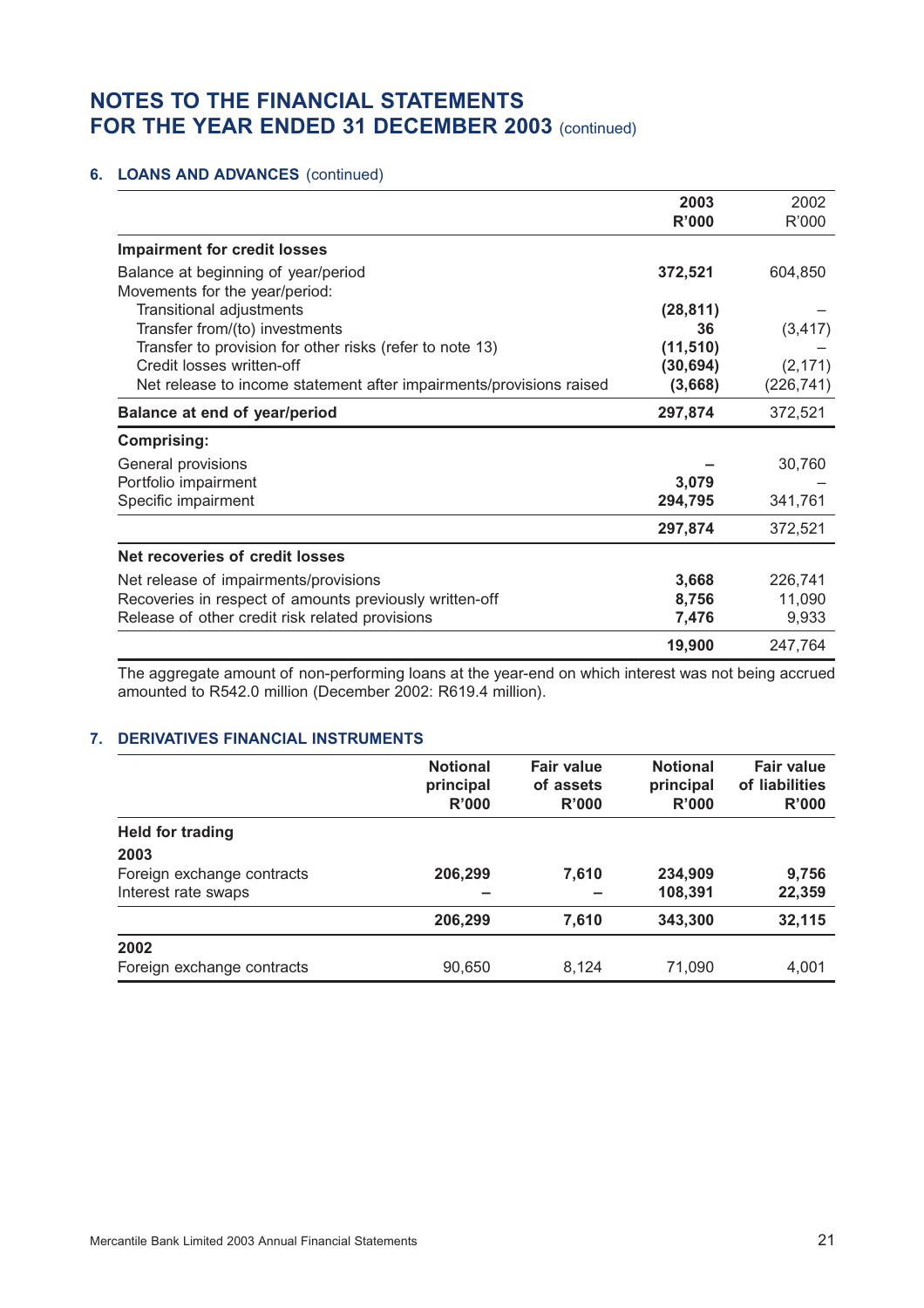### **8. NEGOTIABLE SECURITIES**

|                                                | 2003<br>R'000 | 2002<br>R'000 |
|------------------------------------------------|---------------|---------------|
| <b>Originated</b>                              |               |               |
| Government stock                               |               | 39,247        |
| <b>Treasury bills</b>                          | 257,718       | 55,722        |
| Debentures                                     | 15,204        | 60,619        |
| Non-liquid bills and acceptances               | 168           |               |
|                                                | 273,090       | 155,588       |
| <b>Maturity analysis</b>                       |               |               |
| Repayable on demand                            | 149,146       | 40,290        |
| Maturing within six months                     | 123,944       | 76,051        |
| Maturing after 12 months but within five years |               | 39,247        |
|                                                | 273,090       | 155,588       |
| <b>CASH AND CASH EQUIVALENTS</b>               |               |               |
| Cash and bank notes                            | 25,641        | 30,694        |
| Central Bank balances                          | 32,422        | 35,684        |
| Domestic bank balances                         | 73,175        | 355,575       |
| Foreign bank balances                          | 82,090        | 32,529        |
| Resale agreements                              | 361,602       |               |
|                                                | 574,930       | 454,482       |

### **10. SHARE CAPITAL AND SHARE PREMIUM**

|                         | Number of<br><b>issued</b><br>ordinary<br>shares<br>'000' | <b>Share</b><br>capital<br>R'000 | <b>Share</b><br>premium<br>R'000 | Total<br>R'000 |
|-------------------------|-----------------------------------------------------------|----------------------------------|----------------------------------|----------------|
| At 31 December 2002 and |                                                           |                                  |                                  |                |
| 31 December 2003        | 62,484                                                    | 124,969                          | 804.718                          | 929,687        |
|                         |                                                           |                                  |                                  |                |

**Notes:**

1. The total authorised number of ordinary shares is 62 630 000 shares (December 2002: 62 630 000 shares) with a par value of R2.00 per share. No shares were issued during the year under review (December 2002: nil shares).

2. The unissued shares are under the control of the directors until the next annual general meeting.

## **11. LONG-TERM LIABILITIES**

|                                                                                                           | 2003<br>R'000  | 2002<br>R'000    |
|-----------------------------------------------------------------------------------------------------------|----------------|------------------|
| Finance Lease - IBM Global Financing S.A.<br>Total outstanding lease commitment<br>Future finance charges | 5.786<br>(499) | 9,644<br>(1,309) |
|                                                                                                           | 5,287          | 8.335            |

The finance lease bears interest at a fixed rate of 11.4% per annum and is secured over computer equipment with a carrying value of R6.0 million (December 2002: R9.6 million). The lease repayments of R964,376 are payable quarterly in advance with the last payment being on 1 July 2005. The current portion of the loan is R2.6 million (December 2002: R3.5 million).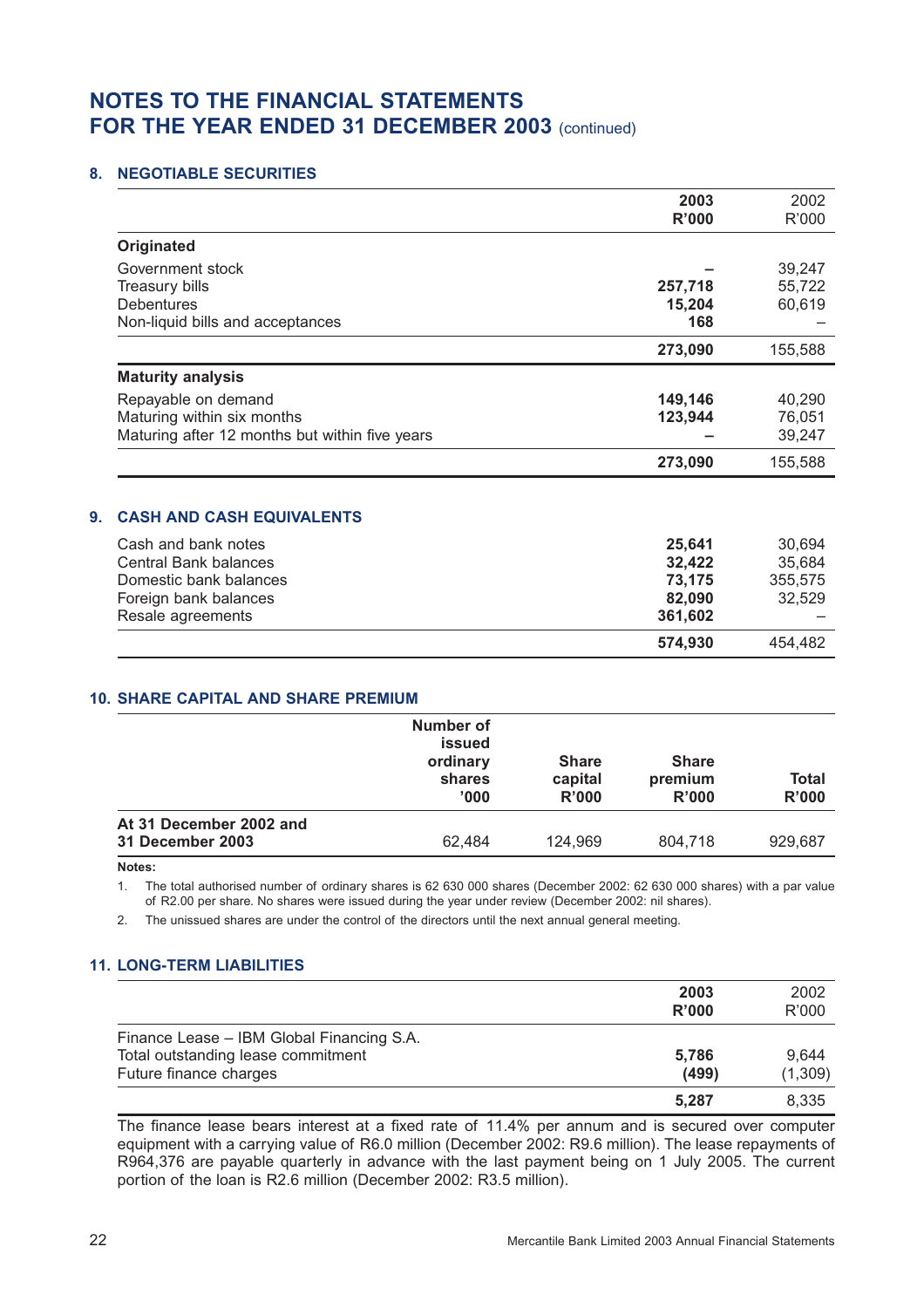### **12. DEPOSITS**

|                                                | 2003<br>R'000 | 2002<br>R'000 |
|------------------------------------------------|---------------|---------------|
| Call deposits and current accounts             | 679,885       | 707,446       |
| Savings accounts                               | 133,198       | 126.495       |
| Term and notice deposits                       | 996,628       | 569,910       |
| Negotiable certificates of deposit             | 78,396        | 438,111       |
| Foreign bank deposits and loans                | 60,510        | 81,338        |
|                                                | 1,948,617     | 1,923,300     |
| <b>Maturity analysis</b>                       |               |               |
| Repayable on demand                            | 1,137,219     | 590,779       |
| Maturing within six months                     | 743,989       | 1,034,327     |
| Maturing after six months but within 12 months | 66,370        | 258,892       |
| Maturing after 12 months                       | 1,039         | 39,302        |
|                                                | 1,948,617     | 1,923,300     |

### **13. PROVISIONS**

|                                                                                                                                                                               | <b>Post-retirement</b><br>medical benefits<br>R'000 | Leave<br>pay<br>R'000        | <b>Other</b><br>risks<br>R'000 | Total<br>R'000                        |
|-------------------------------------------------------------------------------------------------------------------------------------------------------------------------------|-----------------------------------------------------|------------------------------|--------------------------------|---------------------------------------|
| <b>At 31 March 2002</b>                                                                                                                                                       | 9.798                                               | 9,601                        |                                | 19,399                                |
| Additional provision raised<br>Charged to provision                                                                                                                           | 1,433                                               | 731<br>(2,064)               | 879                            | 3.043<br>(2,064)                      |
| At 31 December 2002                                                                                                                                                           | 11,231                                              | 8,268                        | 879                            | 20,378                                |
| Amount previously accounted for under<br>provisions for credit risk (refer to note 6)<br>Additional provision raised<br>Charged to provision<br>Unutilised provision reversed | 3.136                                               | 6.361<br>(4,062)<br>(2, 131) | 11,510<br>151<br>(4, 943)      | 11,510<br>9,648<br>(4,062)<br>(7,074) |
| At 31 December 2003                                                                                                                                                           | 14,367                                              | 8,436                        | 7,597                          | 30,400                                |

#### **Post-retirement medical benefits**

Refer to note 14 for detailed disclosure of this provision.

#### **Leave pay**

In terms of Company policy, employees are entitled to accumulate leave pay not taken during the year, within certain limits.

### **Other risks**

Consists of provisions for contingent liabilities that arose from the sale of the asset finance book, legal claims and other risks. At any time there are legal or potential claims made against the Company, the outcome of which cannot at present be foreseen. These claims are not regarded as material either on an individual basis or in aggregate. Provisions are raised for all liabilities that are expected to materialise.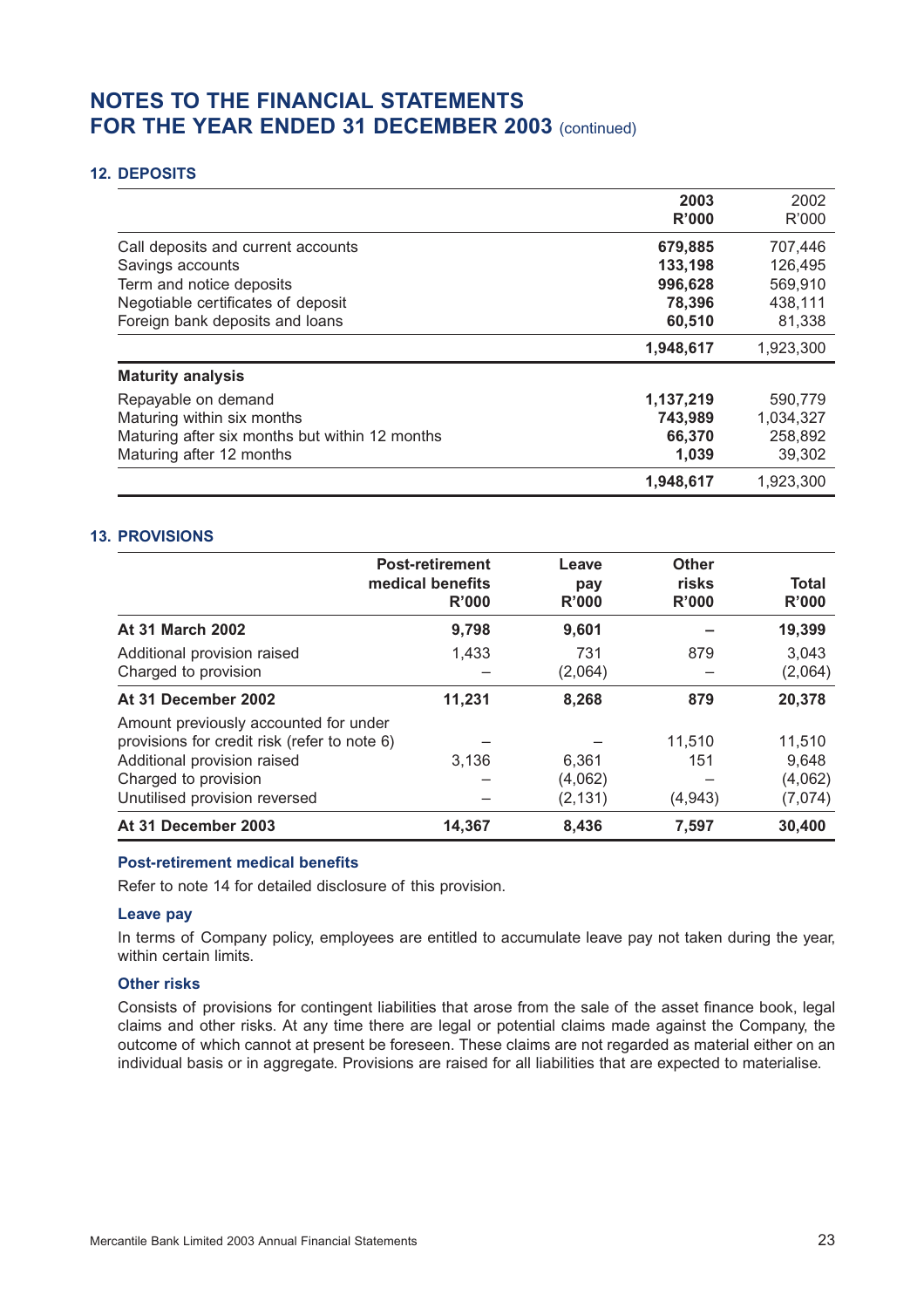## **14. POST-RETIREMENT MEDICAL BENEFITS**

The Company operates a partly funded post-retirement medical scheme. The assets of the funded plan are held independently of the Company's assets in a separate trustee administered fund. Independent actuaries value this scheme at least every three years.

The latest actuarial valuations were carried out at 31 December 2003.

|                                                                                                                                                                                                                                                                                                                                          | 2003<br><b>R'000</b>                                                                                             | 2002<br>R'000                                                     |
|------------------------------------------------------------------------------------------------------------------------------------------------------------------------------------------------------------------------------------------------------------------------------------------------------------------------------------------|------------------------------------------------------------------------------------------------------------------|-------------------------------------------------------------------|
| The amounts recognised in the balance sheet<br>are as follows: (refer to note 13)                                                                                                                                                                                                                                                        |                                                                                                                  |                                                                   |
| Present value of total service liabilities<br>Fair value of plan assets<br>Unrecognised actuarial gains                                                                                                                                                                                                                                  | 24,129<br>(10, 656)<br>894                                                                                       | 21,968<br>(10, 737)                                               |
| Liability in the balance sheet                                                                                                                                                                                                                                                                                                           | 14,367                                                                                                           | 11,231                                                            |
|                                                                                                                                                                                                                                                                                                                                          | 12 months<br>2003<br><b>R'000</b>                                                                                | 9 months<br>2002<br>R'000                                         |
| The amounts recognised in the income statement are as follows:<br>Current service cost<br>Interest costs<br>Expected return on Plan Assets<br>Actuarial loss/(gain)<br>Net difference in valuation of unfunded liability<br>Employer benefit payments<br>Payments from plan assets                                                       | 1,301<br>2,580<br>(1, 257)<br>912<br>(940)<br>540                                                                | 665<br>853<br>(466)<br>(911)<br>1,933<br>(641)                    |
| <b>Total included in staff costs</b>                                                                                                                                                                                                                                                                                                     | 3,136                                                                                                            | 1,433                                                             |
| Reconciliation of the movement in the net liability:<br>At the beginning of year/period<br>Current service cost<br>Interest costs<br>Expected return on Plan Assets<br>Actuarial (gain)/loss<br>Net difference in valuation of unfunded liability<br>Employer benefit payments<br>Payments from plan assets<br>At the end of year/period | 11,231<br>1,301<br>2,580<br>(1, 257)<br>912<br>(940)<br>540<br>14,367                                            | 9,798<br>665<br>853<br>(466)<br>(911)<br>1,933<br>(641)<br>11,231 |
|                                                                                                                                                                                                                                                                                                                                          |                                                                                                                  |                                                                   |
| The principle actuarial assumptions used were as follows:<br>Discount rate<br>Investment return<br>Rate of medical inflation                                                                                                                                                                                                             | 10% (2002: 12%) compounded annually<br>10% (2002: 12%) compounded annually<br>8% (2002: 10%) compounded annually |                                                                   |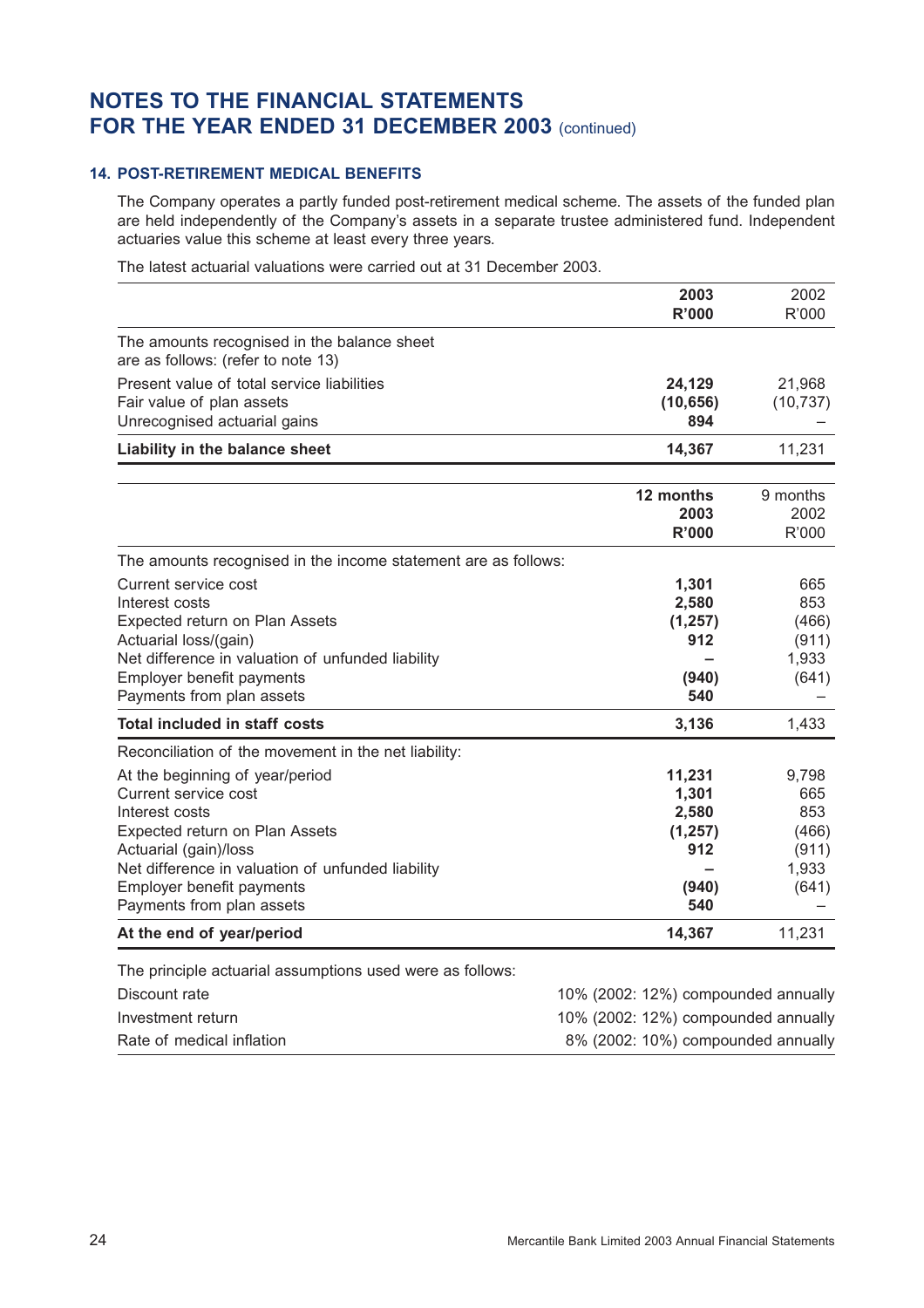### **15. OTHER ACCOUNTS PAYABLE**

|                                                     | 2003<br>R'000 | 2002<br>R'000 |
|-----------------------------------------------------|---------------|---------------|
| Accruals                                            | 6,631         | 20,826        |
| Loans from fellow subsidiaries (refer to note 25.2) | 1,514         | 2,283         |
| Product related credits                             | 18,665        | 7,269         |
| Sundry creditors                                    | 9.567         | 4,421         |
|                                                     | 36,377        | 34,799        |

### **16. CONTINGENT LIABILITIES**

## **16.1 Guarantees, letters of credit and irrevocable**

|                                   | 334.437 | 483.649 |
|-----------------------------------|---------|---------|
| Irrevocable unutilised facilities | 215.311 | 350,574 |
| Letters of Credit                 | 4.774   | 2.278   |
| Guarantees                        | 114.352 | 130.797 |
| unutilised facilities             |         |         |

### **16.2 Conditional buy-back obligation**

In terms of the sale agreement, wherein the Company disposed of its asset finance book, the Company has an obligation to buyback the Credit Agreement Rights and Obligations of customers that fail to meet their repayments. The capital balance, outstanding on this book at the year-end, was R116.0 million (December 2002: R237 million). An amount of R6.6 million, included in provisions for other risks (refer to note 13), has been provided against this obligation (December 2002: R11.5 million).

#### **16.3 Commitments under operating leases**

The total minimum future lease payments under operating leases are as follows:

| Property rentals:              |        |       |
|--------------------------------|--------|-------|
| Due within one year            | 4,660  | 1,988 |
| Due between one and five years | 6,997  | 7,814 |
| Due after five years           |        | 123   |
|                                | 11,657 | 9,925 |
| Motor vehicle rentals:         |        |       |
| Due within one year            | 983    | 1,756 |
| Due between one and five years | 613    | 1,738 |
|                                | 1.596  | 3.494 |

A register containing details of the existence and terms of renewal and escalation clauses is available for inspection at the registered office of the Company.

#### **17. DEFERRED TAXATION**

A deferred tax asset has not been recognised for the deductible temporary differences and unutilised calculated tax losses of R 901.6 million (December 2002: R 898.8 million) due to the recent history of tax losses and the absence of future taxable temporary differences.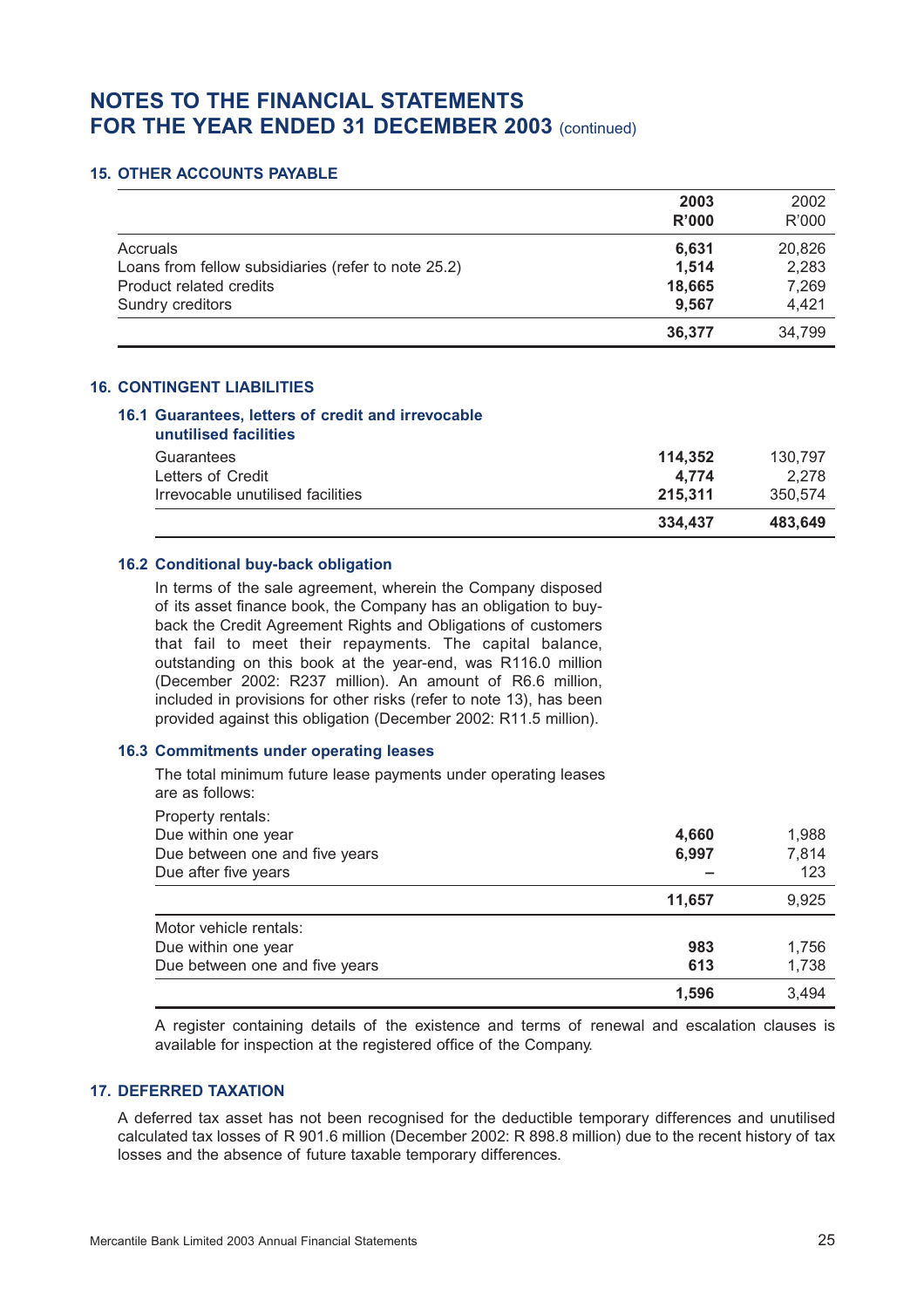### **18. INTEREST INCOME**

|                           | 12 months<br>2003<br><b>R'000</b> | 9 months<br>2002<br>R'000 |
|---------------------------|-----------------------------------|---------------------------|
| Interest on:              |                                   |                           |
| Cash and cash equivalents | 41,614                            | 19,866                    |
| Negotiable securities     | 23,828                            | 17,119                    |
| Loans and advances        | 167,241                           | 160,247                   |
| Originated                | 152,215                           |                           |
| Held-for-trading          | 15,026                            |                           |
|                           | 232,683                           | 197,232                   |

### **19. INTEREST EXPENDITURE**

| Interest on:          |         |         |
|-----------------------|---------|---------|
| Long-term liabilities | 809     | 343     |
| Deposits              | 160.650 | 129.467 |
|                       | 161.459 | 129,810 |

## **20. NON-INTEREST INCOME**

| <b>Transactional income</b>                 | 69,158          | 48,116          |
|---------------------------------------------|-----------------|-----------------|
| Fees and commission<br>Knowledge-based fees | 67,055<br>2,103 | 44,136<br>3,980 |
| <b>Trading income</b>                       | 18,718          | 14,686          |
| Foreign currency<br>Treasury operations     | 15,305<br>3,413 | 12,786<br>1,900 |
| Investment income - dividends               | 2,583           | 4,000           |
| Associated company<br>Other                 | 544<br>2,039    | 4,000           |
|                                             | 90.459          | 66.802          |

## **21. OPERATING EXPENDITURE**

| <b>Auditors' remuneration</b> |        |        |
|-------------------------------|--------|--------|
| Audit fees - current          | 3,090  | 1,875  |
| Audit fees - prior            |        | 478    |
| Fees for other services       | 4,958  | 1,725  |
|                               | 8,048  | 4,078  |
| <b>Professional fees</b>      |        |        |
| Consulting                    | 10,553 | 6,814  |
| Collection                    | 15,857 | 15,576 |
| Legal                         | 842    | 915    |
| Technical and other           | 9,600  | 7,076  |
|                               | 36,852 | 30.381 |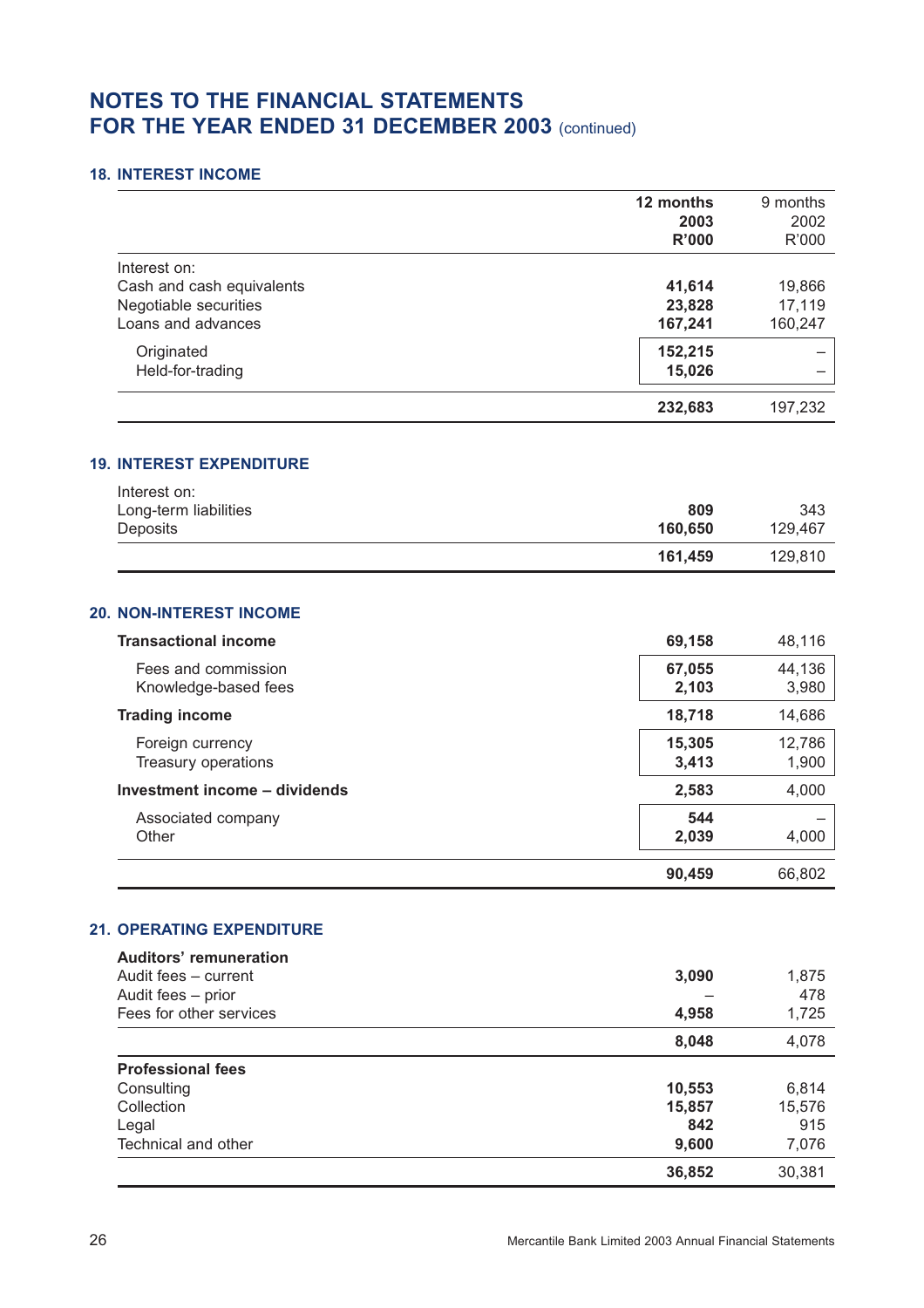## **21. OPERATING EXPENDITURE** (continued)

|                                                                | 12 months            | 9 months      |
|----------------------------------------------------------------|----------------------|---------------|
|                                                                | 2003<br><b>R'000</b> | 2002<br>R'000 |
|                                                                |                      |               |
| Depreciation and amortisation (refer to notes 1 and 2)         | 16,956               | 16,202        |
| Lease charges<br>Motor vehicles                                | 1,492                |               |
| Equipment                                                      | 260                  | 1,468<br>337  |
|                                                                | 1,752                | 1,805         |
| <b>Staff costs</b>                                             |                      |               |
| Salaries, wages and allowances                                 | 86,847               | 62,449        |
| Post-retirement medical benefits                               | 3,136                | 2,014         |
| Contributions to defined contribution funds                    | 6,467                | 9,693         |
| Other                                                          | 2,893                | 2,911         |
|                                                                | 99,343               | 77,067        |
| Number of staff (including temporary) at year-end/period-end   | 430                  | 518           |
| Impairment and loss/(profit) on sale of equipment and property |                      |               |
| Improvements to leased premises                                | 432                  | 8             |
| Computer equipment                                             | (70)                 | 4,209         |
| Furniture and fittings                                         | (15)                 | (86)          |
| Office equipment                                               | (49)                 | (197)         |
| Motor vehicles                                                 | (52)                 | (60)          |
| Computer software                                              |                      | 5,187         |
|                                                                | 246                  | 9,061         |
| Rent - premises                                                | 10,670               | 10,115        |
| <b>Marketing and communication</b>                             | 7,417                | 7,516         |
| <b>Directors' emoluments</b>                                   |                      |               |
| (Details in note 25.3)                                         |                      |               |
| <b>Executive directors</b>                                     | 2,803                | 3,556         |
| Non-executive directors:<br>Fees                               | 927                  | 570           |
| Other services                                                 |                      | 41            |
|                                                                | 3,730                | 4,167         |
| <b>Indirect taxation</b>                                       |                      |               |
| Unclaimable value-added tax                                    | 6,525                | 5,306         |
| Skills development levy                                        | 350                  | 569           |
| Regional Services Council levies                               | 817                  | 688           |
| <b>Total indirect taxation</b>                                 | 7,692                | 6,563         |
| <b>Other operating costs</b>                                   | 45,866               | 29,686        |
| <b>Total operating expenditure</b>                             | 238,572              | 196,641       |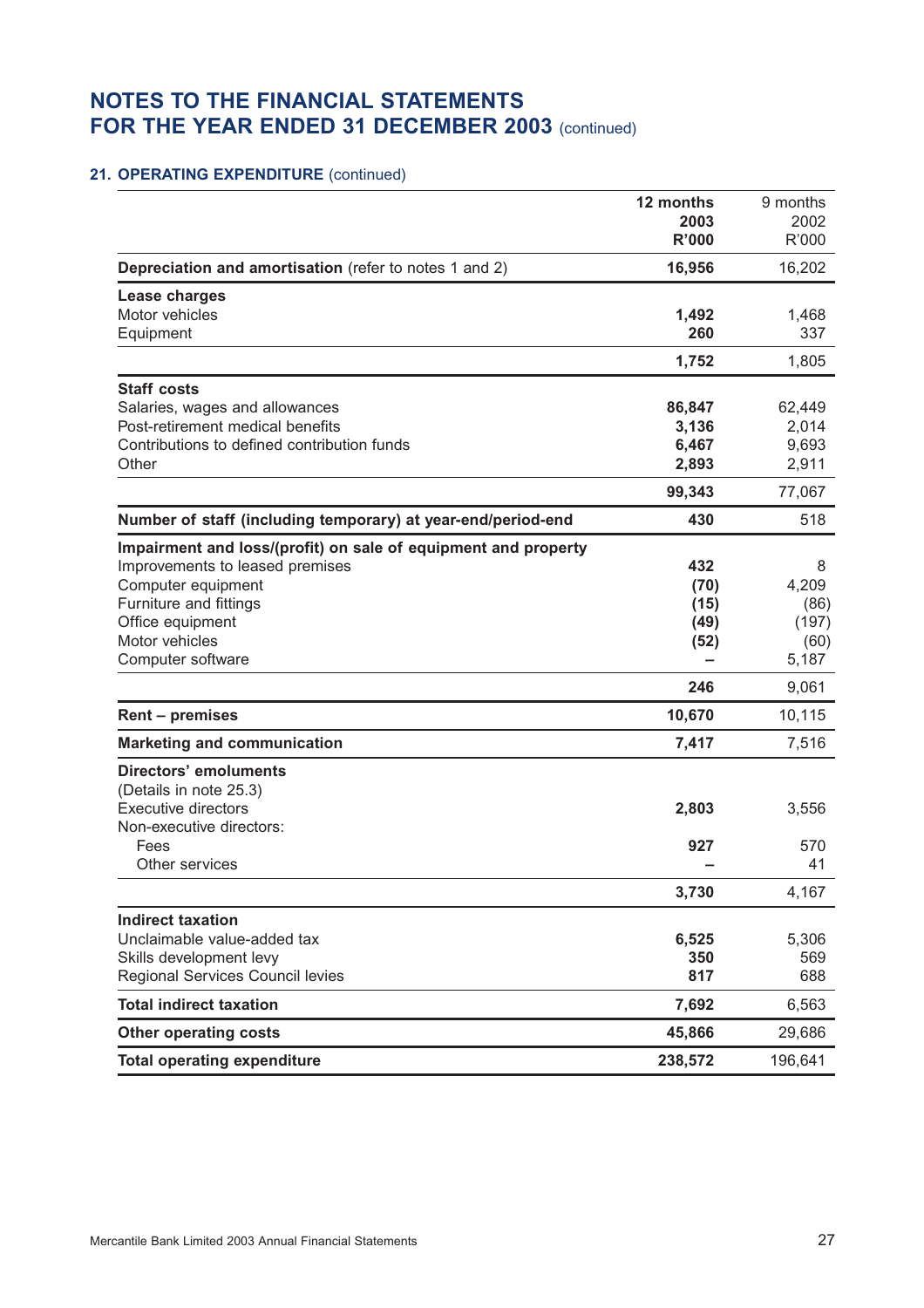### **22. TAXATION**

|                                                                                                              | 12 months<br>2003<br><b>R'000</b> | 9 months<br>2002<br>R'000 |
|--------------------------------------------------------------------------------------------------------------|-----------------------------------|---------------------------|
| <b>Direct taxation</b><br>South African normal taxation:<br>Prior year/period                                |                                   | (4, 347)                  |
|                                                                                                              |                                   |                           |
| South African tax rate reconciliation<br>South African standard tax rate                                     | 30,0%                             | 30,0%                     |
| Exempt income                                                                                                | (4,6%)                            | (0,7%                     |
| Non-deductible expenses                                                                                      | 0,2%                              | 5,3%                      |
| Reversal of allowances                                                                                       | $(30, 4\%)$                       | (41,5%)                   |
| Tax losses                                                                                                   | 4,8%                              | 6,9%                      |
| Adjustment for prior periods                                                                                 |                                   | $(2,6\%)$                 |
| <b>Effective rate of taxation</b>                                                                            |                                   | $(2,6\%)$                 |
| As the Company had no taxable income at the year-end/period-end,<br>no provision for taxation has been made. |                                   |                           |
| Estimated tax losses available for set-off against future taxable income                                     | 901,564                           | 898,843                   |
| <b>23. CASH FLOW DETAILS</b>                                                                                 |                                   |                           |
| 23.1 Cash receipts from customers                                                                            |                                   |                           |
| Interest income                                                                                              | 232,683                           | 197,232                   |
| Non-interest income and profit on sale and                                                                   |                                   |                           |
| revaluation of investments                                                                                   | 91,179                            | 50,563                    |
| Adjusted for: Dividends received                                                                             | (2, 583)                          | (4,000)                   |
| Net loss/(profit) on sale and revaluation of investments                                                     | (720)                             | 16,239                    |
| Revaluation of held-for-trading financial instruments<br>Recoveries of credit losses                         | (2, 206)<br>8,756                 | 11,090                    |
| Total cash receipts from customers                                                                           | 327,109                           | 271,124                   |
|                                                                                                              |                                   |                           |
| 23.2 Cash paid to suppliers and employees                                                                    |                                   |                           |
| Interest expenditure                                                                                         | (160, 650)                        | (129, 467)                |
| Operating expenditure<br>Adjusted for: Depreciation and amortisation                                         | (238, 572)<br>16,956              | (196, 641)<br>16,202      |
| Impairment and loss on sale of property and equipment                                                        | 246                               | 9,061                     |
| Increase in provisions                                                                                       | (1, 488)                          | 979                       |
| Total cash paid to suppliers and employees                                                                   | (383, 508)                        | (299, 866)                |
| 23.3 Taxation paid                                                                                           |                                   |                           |
| Amounts unpaid at beginning of year/period                                                                   | (215)                             | (4, 945)                  |
| Income statement charge                                                                                      |                                   | 4,347                     |
| Less: Amounts unpaid at end of year/period                                                                   | 44                                | 215                       |
| <b>Total taxation paid</b>                                                                                   | (171)                             | (383)                     |
| 23.4 Changes in income earning assets                                                                        |                                   |                           |
| (Increase)/decrease in negotiable securities                                                                 | (117, 502)                        | 87,409                    |
| Decrease in loans and advances                                                                               | 201,978                           | 398,691                   |
| Net decrease in income earning assets                                                                        | 84,476                            | 486,100                   |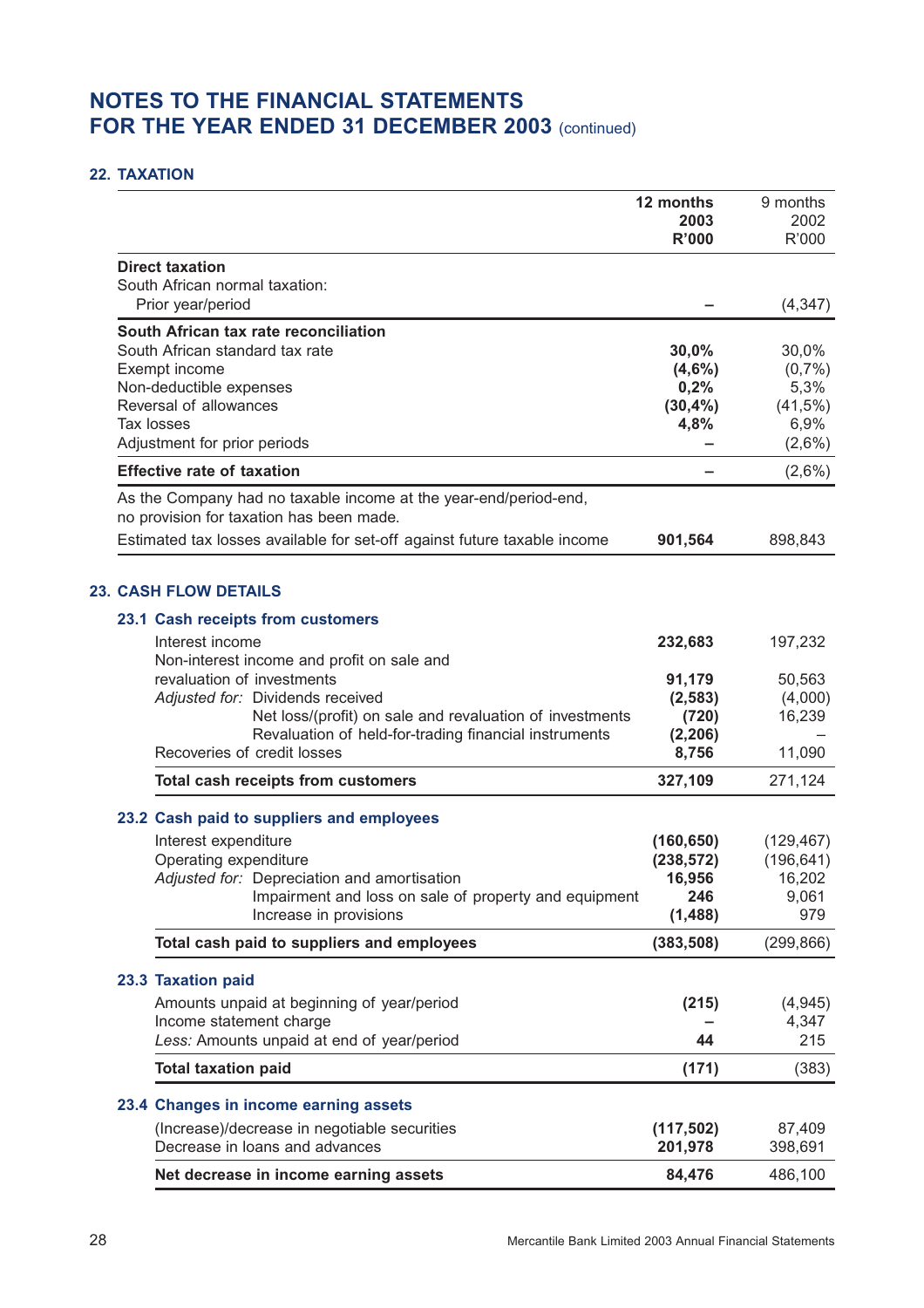## **23. CASH FLOW DETAILS** (continued)

#### **23.5 Changes in deposits and other accounts**

|                                                        | 12 months | 9 months   |
|--------------------------------------------------------|-----------|------------|
|                                                        | 2003      | 2002       |
|                                                        | R'000     | R'000      |
| Increase/(decrease) in deposits                        | 25,317    | (190, 393) |
| Increase/(decrease) in other accounts                  | 77.313    | (12, 344)  |
| Net increase/(decrease) in deposits and other accounts | 102.630   | (202, 737) |

#### **24. FINANCIAL RISK MANAGEMENT**

#### **24.1 Foreign currency risk management**

The Bank, in terms of approved policy limits, manages short-term foreign currency exposures relating to trade imports, exports and interest flows on foreign liabilities. The transaction exposures and material forward exchange contracts at year-end are summarised as follows:

|                                    | US            |          | <b>Pound</b>    |              |            |
|------------------------------------|---------------|----------|-----------------|--------------|------------|
| Exposure in R'000 to               | <b>Dollar</b> | Euro     | <b>Sterling</b> | <b>Other</b> | Total      |
| Total foreign exchange assets      | 78,974        | 5.761    | 42,053          | 1.472        | 128,260    |
| Total foreign exchange liabilities | (16, 647)     | (4,309)  | (38, 895)       | (288)        | (60, 139)  |
| Commitments to purchase            |               |          |                 |              |            |
| foreign currency                   | 71,507        | 25,192   | 9.816           | 3.921        | 110,436    |
| Commitments to sell                |               |          |                 |              |            |
| foreign currency                   | (136,851)     | (26,751) | (12,439)        | (4,791)      | (180, 832) |
| Month-end effective net open       |               |          |                 |              |            |
| foreign currency positions         | (3,017)       | (107)    | 535             | 314          | (2, 275)   |

The forward exchange contracts above have maturity dates within 12 months of the year-end. The highest and lowest rates inherent in the above contracts have been set out per foreign currency below:

| <b>Foreign currency</b>  | <b>Highest</b><br>rate | Lowest<br>rate |
|--------------------------|------------------------|----------------|
| <b>US Dollar</b>         | 8.19                   | 6.29           |
| Euro                     | 9.15                   | 7.65           |
| Pound Sterling           | 12.33                  | 11.11          |
| <b>Swiss Franc</b>       | 5.76                   | 5.15           |
| Japanese Yen             | 0.07                   | 0.06           |
| <b>Australian Dollar</b> | 5.08                   | 5.00           |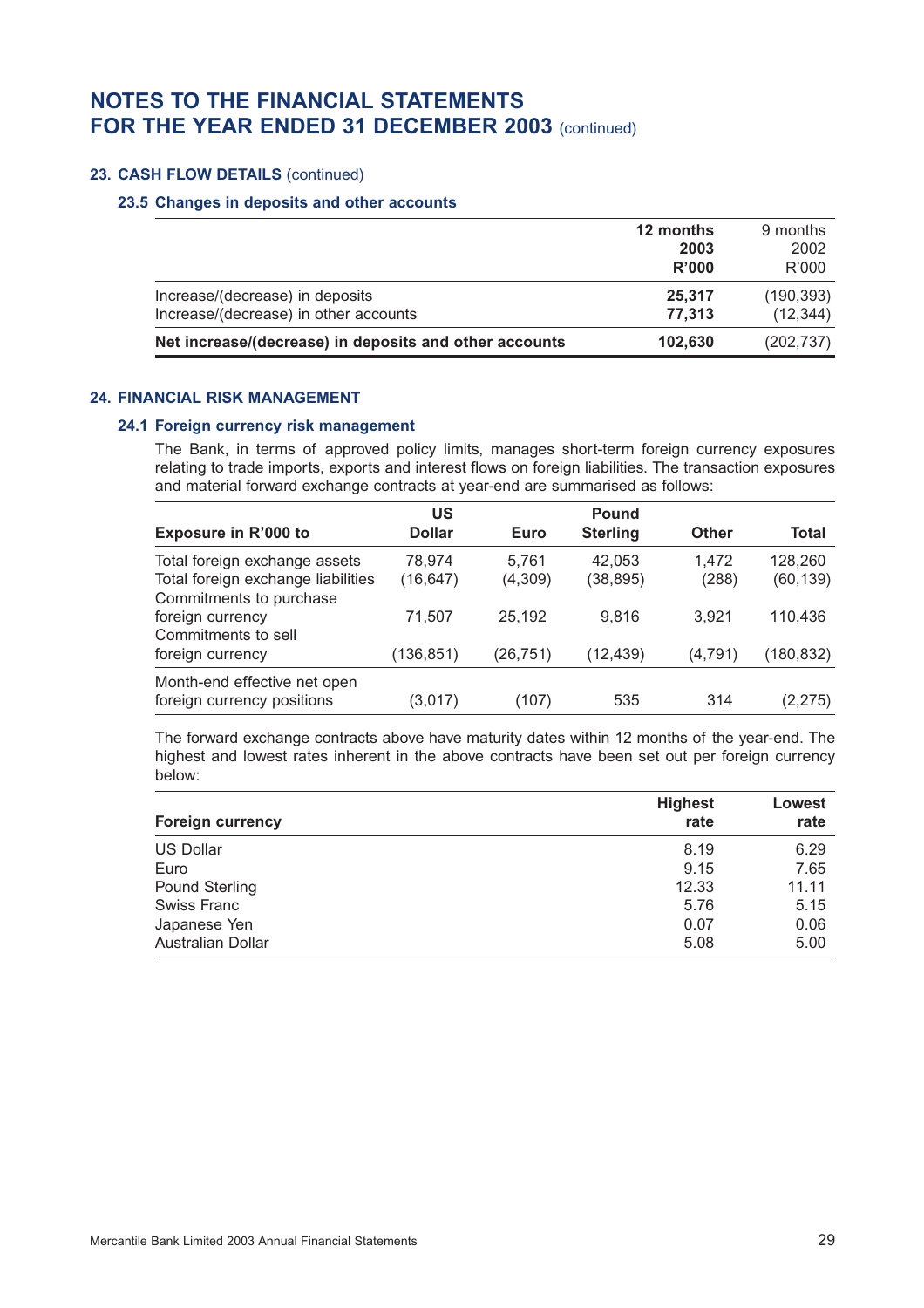### **24. FINANCIAL RISK MANAGEMENT** (continued)

#### **24.2 Credit risk management**

Potential concentrations of credit risk consist mainly of short-term cash, cash equivalent investments, advances and receivables.

The Company limits its counterparty exposures to its money market investment operations by only dealing with well-established financial institutions of high quality credit standing. The credit exposure to any one counterparty is managed by setting transaction/exposure limits, which are reviewed by the Risk Management Committee.

Advances and receivables comprise a large number of customers, dispersed across different industries and geographical areas. Ongoing credit evaluations are performed on the financial condition of these customers. Advances and receivables are presented net of impairment for credit losses.

Counterparties to derivatives expose the Company to credit-related losses in the event of nonperformance. The counterparties to these contracts are financial institutions. The Company continually monitors its positions and the credit ratings of its counterparties and limits the amount of contracts it enters into with any one party.

At year-end, the Company did not consider there to be any significant concentration of risk, which had not been insured or adequately provided for. There were no material credit exposures in advances made to foreign entities at year-end other than to CGD.

#### **24.3 Liquidity risk management**

The Company is exposed to daily calls on its available cash resources from overnight deposits, current accounts, maturing deposits, loan draw downs and guarantees. The Company maintains cash resources to cover these exposures. The table below summarises assets and liabilities at balance sheet date of the Company into relevant maturity groupings, based on the remaining period to the contractual maturity date.

|                                          | <b>Assets</b><br>R'000 | <b>Liabilities</b><br>R'000 | Total<br>mismatch<br>R'000 |
|------------------------------------------|------------------------|-----------------------------|----------------------------|
| Maturing up to one month                 | 1,674,303              | 1,204,288                   | 470,015                    |
| Maturing between one and three months    | 136,910                | 607,649                     | (470, 739)                 |
| Maturing between three and six months    | 78,121                 | 138,565                     | (60, 444)                  |
| Maturing between six months and one year | 69,827                 | 69,108                      | 719                        |
| Maturing after one year                  | 265,644                | 205,195                     | 60,449                     |
|                                          | 2,224,805              | 2,224,805                   |                            |

## **24.4 Fair value of financial instruments**

All financial instruments have been recognised in the balance sheet at fair value, other than assets classified as originated loans and receivables as well as liabilities that are not derivatives. Such assets and liabilities are carried at amortised cost.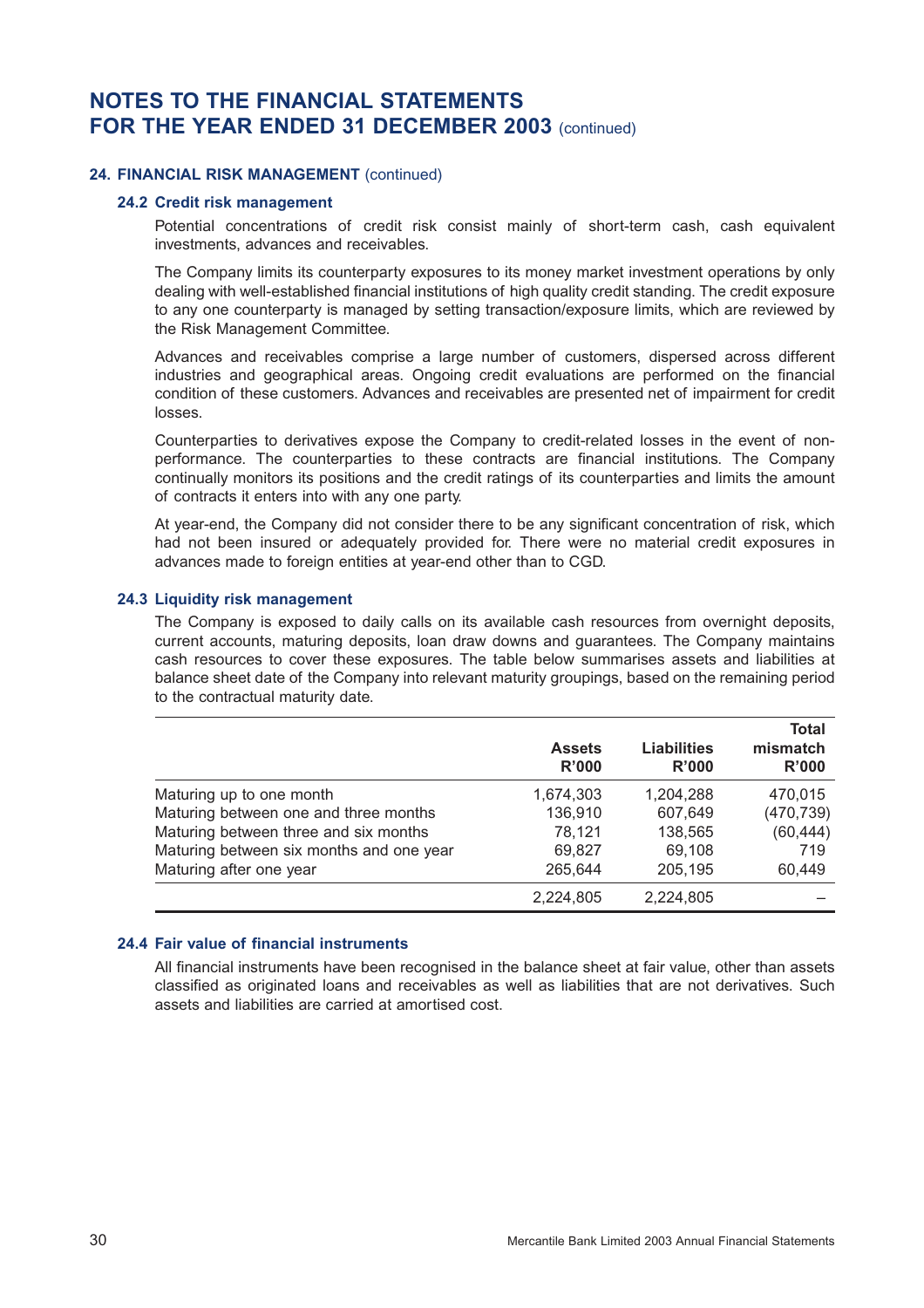### **24. FINANCIAL RISK MANAGEMENT** (continued)

#### **24.5 Interest rate risk management**

The Company takes on exposures to the effects of fluctuations in the prevailing levels of market interest rates on its financial position and cash flows. Interest margins may increase as a result of such changes but may reduce or create losses in the event that unexpected movements arise. Mismatches of interest rate repricing are monitored daily. The table below summarises the Company's exposure to interest rate risks. Assets and liabilities are included at carrying amounts, categorised by the earlier of contractual repricing or maturity dates and also indicate their weighted effective interest rates as at 31 December 2003:

|                                     |           |              |           |         |              | Non-     |                   | Weighted<br>effective |
|-------------------------------------|-----------|--------------|-----------|---------|--------------|----------|-------------------|-----------------------|
|                                     | Up to     | $1 - 3$      | $3 - 12$  | $1 - 5$ | Over         | interest |                   | interest              |
|                                     | 1 month   | months       | months    | vears   | 5 years      | bearing  | <b>Total</b>      | rate                  |
|                                     | R'000     | <b>R'000</b> | R'000     | R'000   | <b>R'000</b> | R'000    | R'000             | %                     |
| <b>Assets</b>                       |           |              |           |         |              |          |                   |                       |
| Intangible assets                   |           |              |           |         |              | 12,711   | 12,711            |                       |
| Property and equipment              |           |              |           |         |              | 25,062   | 25,062            |                       |
| Other accounts receivable           |           |              |           |         |              | 90,005   | 90,005            |                       |
| Interest in subsidiaries            |           |              |           |         |              | 56.208   | 56,208            |                       |
| Other investments                   |           |              |           |         |              | 6,401    | 6,401             |                       |
| Loans and advances                  | 812,107   | 1,528        | 6,715     | 59,504  | 44,025       | 254,909  | 1,178,788         | 9.59                  |
| Derivative financial                |           |              |           |         |              |          |                   |                       |
| instruments                         |           |              |           |         |              | 7,610    | 7,610             |                       |
| Negotiable securities               | 70,044    | 148,207      | 54,671    |         |              | 168      | 273,090           | 8.19                  |
| Cash and cash                       |           |              |           |         |              |          |                   |                       |
| equivalents                         | 301,519   | 148,265      | 66,910    |         |              | 58,236   | 574,930           | 6.57                  |
| <b>Total assets</b>                 | 1,183,670 | 298,000      | 128,296   | 59,504  | 44,025       |          | 511,310 2,224,805 | 7.79                  |
| <b>Equity and liabilities</b>       |           |              |           |         |              |          |                   |                       |
| Shareholders' equity                |           |              |           |         |              | 171,965  | 171,965           |                       |
| Long-term liabilities               | 230       | 417          | 1,974     | 2,666   |              |          | 5,287             | 11.51                 |
| Deposits                            | 947,160   | 516,087      | 215,167   | 3,882   |              | 266,321  | 1,948,617         | 6.88                  |
| Derivative financial                |           |              |           |         |              |          |                   |                       |
| instruments                         |           |              |           |         |              | 32,115   | 32,115            |                       |
| Provisions                          |           |              |           |         |              | 30,400   | 30,400            |                       |
| Other accounts payable              |           |              |           |         |              | 36,3777  | 36,377            |                       |
| Taxation                            |           |              |           |         |              | 44       | 44                |                       |
| <b>Total equity and liabilities</b> | 947,390   | 516,504      | 217,141   | 6,548   |              |          | 537,222 2,224,805 | 6.06                  |
| On balance sheet                    |           |              |           |         |              |          |                   |                       |
| interest sensitivity gap            | 236,280   | (218, 504)   | (88, 845) | 52,956  | 44,025       |          |                   |                       |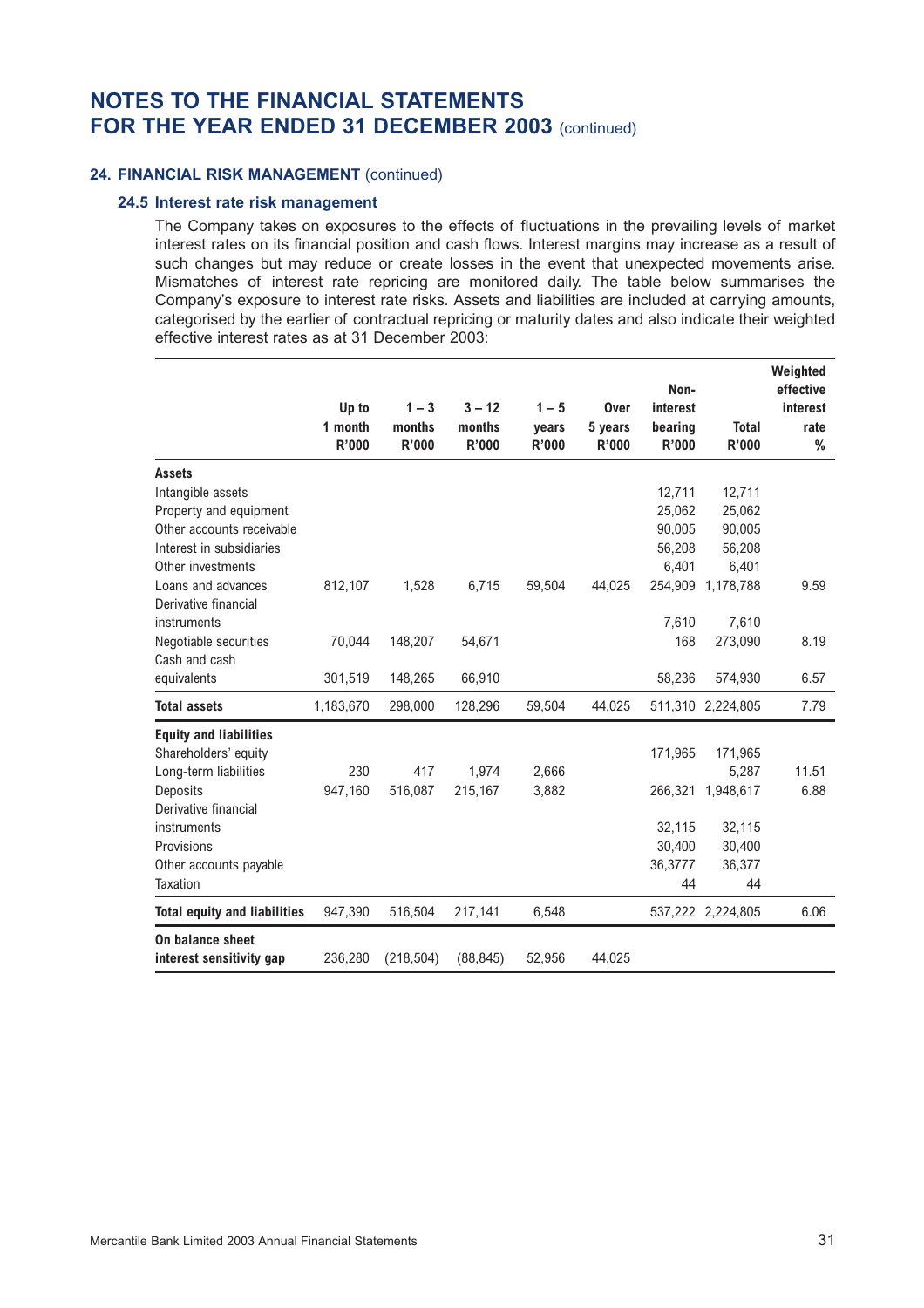### **25. RELATED-PARTY INFORMATION**

### **25.1 Identity of related parties with whom material transactions have occurred**

The holding company and ultimate holding company is identified on page 4 in the Directors' report. Material subsidiaries of the Company are identified below. All of these entities and the directors are related parties. There are no other related parties with whom material transactions have taken place, other than as listed below.

## **25.2 Material related-party transactions**

The Company, in the ordinary course of business, enters into various financial services transactions with the ultimate holding company and its subsidiaries, holding company, fellow subsidiaries and its subsidiaries. These transactions are governed by terms no less favourable than those arranged with third parties. Loans to subsidiaries, loans to and from fellow subsidiaries and other transactions are detailed hereafter.

|                                                       | Percentage<br>held | 2003<br>R'000 | 2002<br>R'000 |
|-------------------------------------------------------|--------------------|---------------|---------------|
| Loans to subsidiaries                                 |                    |               |               |
| Portion 2 of Lot 8 Sandown (Pty) Limited              | 100                | 44,075        | 41,195        |
| Lisabank Corporate Finance Limited                    | 100                | 3,049         | 2,868         |
| LSM Troyeville Properties (Pty) Limited               | 100                | 5,507         | 5,425         |
| Sertona (Pty) Limited                                 | 100                | 70            | 70            |
| Less: Provisions held against loan accounts           |                    | (6, 332)      | (6,050)       |
|                                                       |                    | 46,369        | 43,508        |
| Loans to fellow subsidiaries and holding company      |                    |               |               |
| Mercantile Equipment Trading (Pty) Limited            |                    | 467           | 467           |
| Mercantile Finance Limited                            |                    | 1,421         | 1,488         |
| Mercantile Insurance Brokers (Pty) Limited            |                    |               | 2,224         |
| Mercantile Lisbon Bank Holdings Limited               |                    | 8,248         | 15,325        |
| Mercantile Nominees (Pty) Limited                     |                    |               | 1             |
| Mercantile Registrars Limited                         |                    | 8,266         | 13,314        |
| Weskor Beleggings (Pty) Limited                       |                    | 704           | 701           |
| Less: Provisions held against loan accounts           |                    | (8, 377)      | (9,375)       |
|                                                       |                    | 10,730        | 24,145        |
| Loans from fellow subsidiaries                        |                    |               |               |
| Mercantile Administration Trust Company (Pty) Limited |                    | 1,508         | 2,283         |
| Mercantile Insurance Brokers (Pty) Limited            |                    | 6             |               |
|                                                       |                    | 1,514         | 2,283         |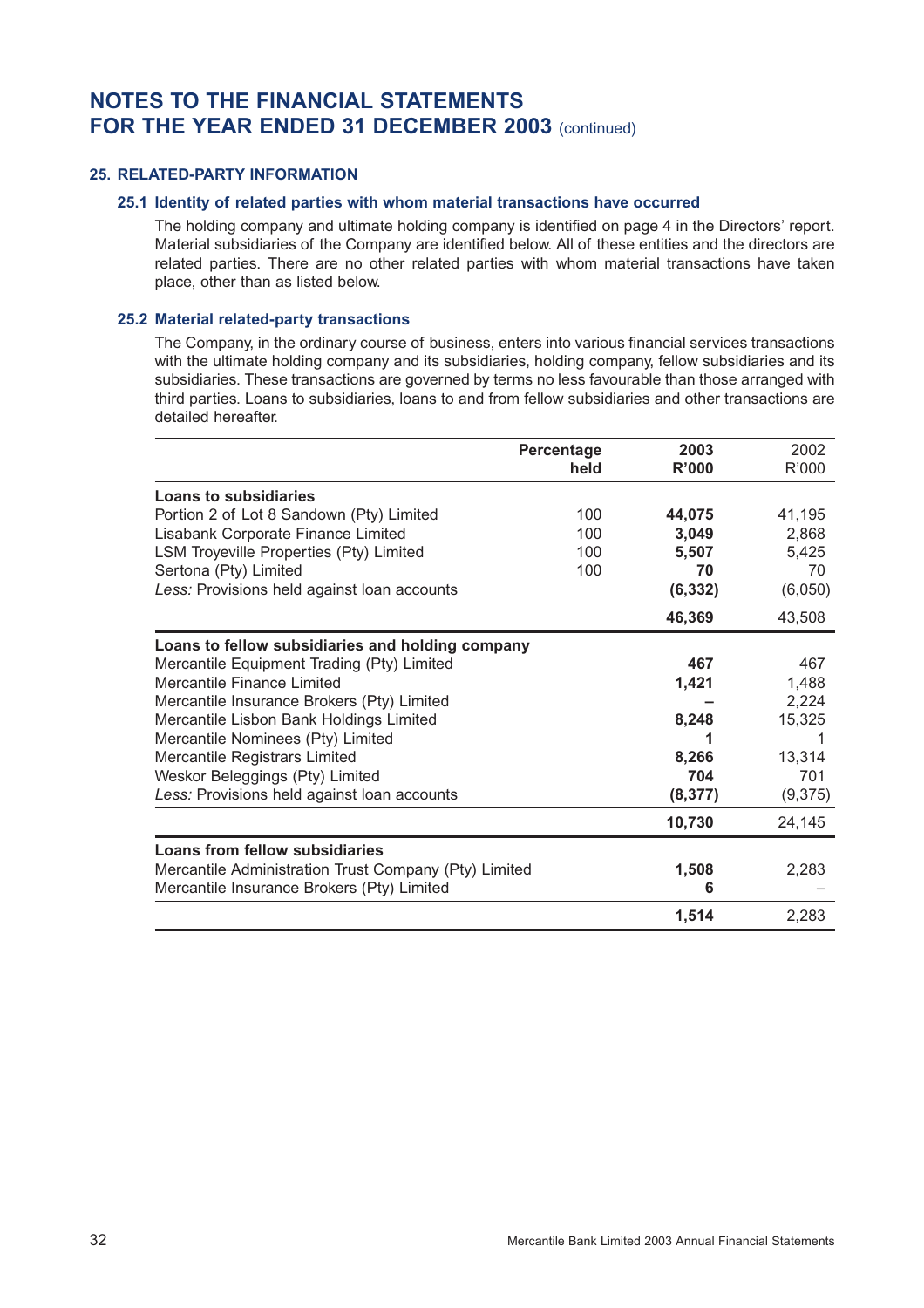### **25. RELATED-PARTY INFORMATION** (continued)

### **25.2 Material related-party transactions** (continued)

#### **Other balances and transactions**

| At 31 December 2003                                                                     | R'000                                   |
|-----------------------------------------------------------------------------------------|-----------------------------------------|
| Caixa Geral de Depósitos - Lisbon                                                       | 96,829                                  |
| Nostro accounts<br>Vostro accounts<br>Deposits at CGD<br>Deposit at MBL                 | 1,628<br>(5, 912)<br>105,882<br>(4,769) |
| Caixa Geral de Depósitos - Paris                                                        | 871                                     |
| Nostro accounts<br>Vostro accounts                                                      | 883<br>(12)                             |
| Caixa Geral de Depósitos - London                                                       |                                         |
| Vostro accounts                                                                         | (17)                                    |
| Caixa Geral de Depósitos (CGD)<br>Banco Comercial e de Investimentos (BCI) - Mozambique | 97,683<br>(31, 882)                     |
| Vostro accounts<br>Call and notice deposits                                             | (87)<br>(31, 795)                       |
| Banco Nacional Ultramarino (BNU)                                                        |                                         |
| Deposit at MBL                                                                          | (6,691)                                 |
|                                                                                         | 59,110                                  |

Interest was paid to BCI – Mozambique amounting to R1.6 million in respect of the above balance during the 2003. financial year Interest received from CGD in respect of above balances during the 2003 financial year amounted to R0.1 million.

#### **Guarantees**

For guarantees issued by CGD, refer note 9 in the Directors' report. Guarantee fees paid to CGD during the 2003 financial year amounted to R0.3 million.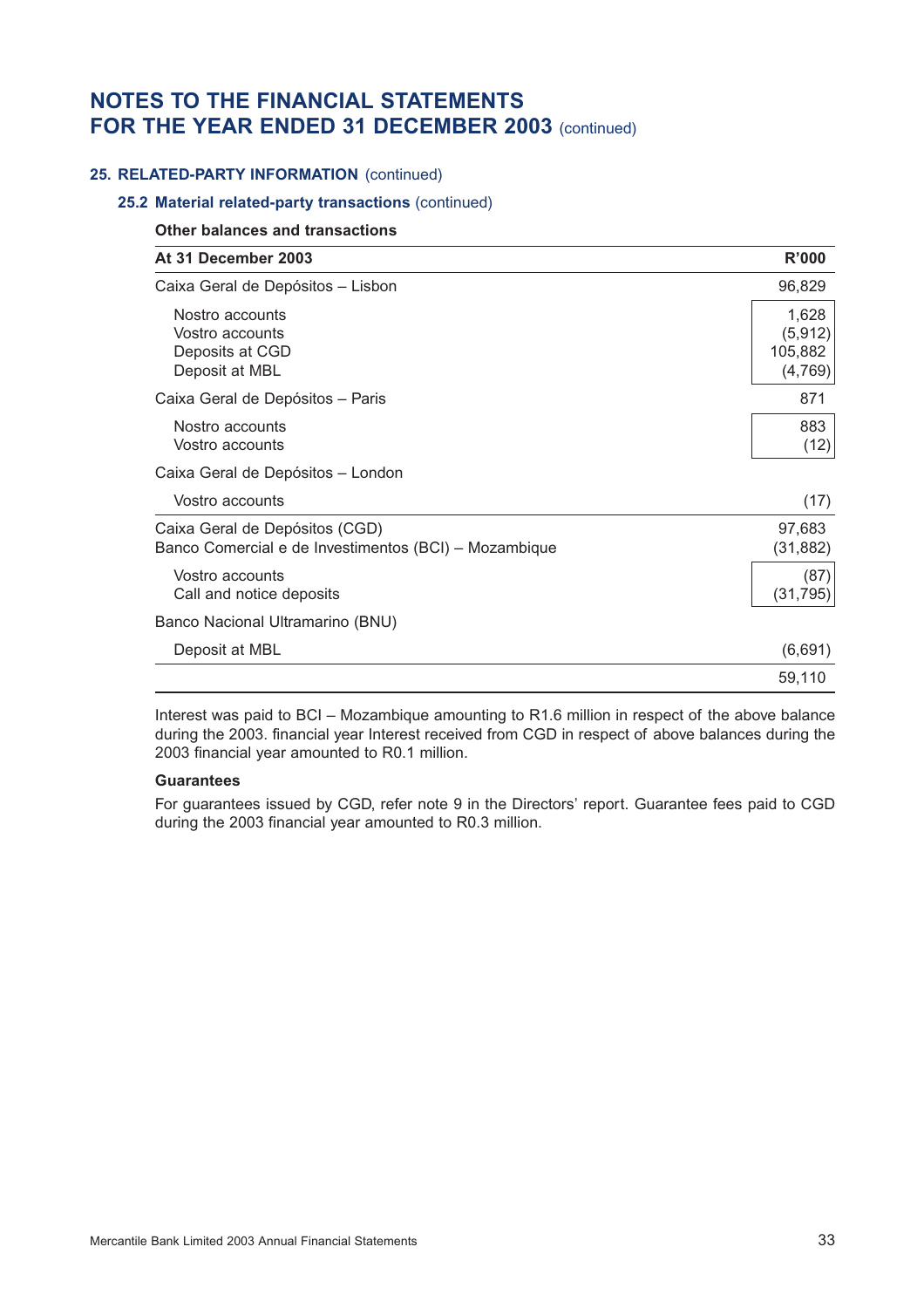### **25. RELATED-PARTY INFORMATION** (continued)

#### **25.3 Director and director-related activities**

No material loans were made to directors during the year under review. There were no material transactions with directors, other than the following:

## **Directors' emoluments**

|                             |                          |                 |               |               | <b>Pension</b><br>fund and |              |
|-----------------------------|--------------------------|-----------------|---------------|---------------|----------------------------|--------------|
|                             |                          | <b>Fees for</b> |               |               | medical                    |              |
|                             | Directors'               | other           |               | <b>Fringe</b> | aid con-                   |              |
|                             | fees                     | services        | <b>Salary</b> | benefits      | tributions                 | <b>Total</b> |
| <b>Director</b>             | R'000                    | <b>R'000</b>    | <b>R'000</b>  | R'000         | R'000                      | R'000        |
| 2003                        |                          |                 |               |               |                            |              |
| De Campos J A S             | 385                      |                 |               |               |                            | 385          |
| Symmonds R J*               |                          |                 | 950           |               | 110                        | 1,060        |
| De Kock G P                 | 140                      |                 |               |               |                            | 140          |
| Real Pereira J H            | 203                      |                 |               |               |                            | 203          |
| De FN Ribas R M L*          |                          |                 | 1,225         | 45            | 26                         | 1,296        |
| Soares A M S A              | 88                       |                 |               |               |                            | 88           |
| Hyne L                      | 111                      |                 |               |               |                            | 111          |
| Soutelo da Silva M J*       |                          |                 |               |               |                            |              |
| <b>Tubal Gonsalves J M*</b> |                          |                 | 425           | 15            | 7                          | 447          |
|                             | 927                      |                 | 2,600         | 60            | 143                        | 3,730        |
|                             |                          |                 |               |               |                            |              |
| 2002                        |                          |                 |               |               |                            |              |
| De Campos JAS               | 192                      |                 |               |               |                            | 192          |
| Symmonds R J*               |                          |                 | 1,220         |               | 139                        | 1,359        |
| De Kock G P                 | 86                       |                 |               |               |                            | 86           |
| Real Pereira J H            | 102                      |                 | 455           | 22            | 18                         | 597          |
| De FN Ribas R M L*          | $\overline{\phantom{0}}$ |                 | 1,044         | 28            | 12                         | 1,084        |
| Soares A M S A              | 80                       |                 |               |               |                            | 80           |
| Wood B T                    | 13                       | 41              |               |               |                            | 54           |
| Shaw M J                    | 26                       |                 |               |               |                            | 26           |
| Chadwick G K                | 45                       |                 |               |               |                            | 45           |
| Steyn A*                    |                          |                 | 290           | 22            | 38                         | 350          |
| Van Rooyen B R              | 26                       |                 |               |               |                            | 26           |
| Meyer W H*                  |                          |                 | 236           |               | 32                         | 268          |

\* Executive

## **Employment contracts**

An employment contract was entered into with Dr R M L de FN Ribas for an initial period of three years ending on 26 June 2005.